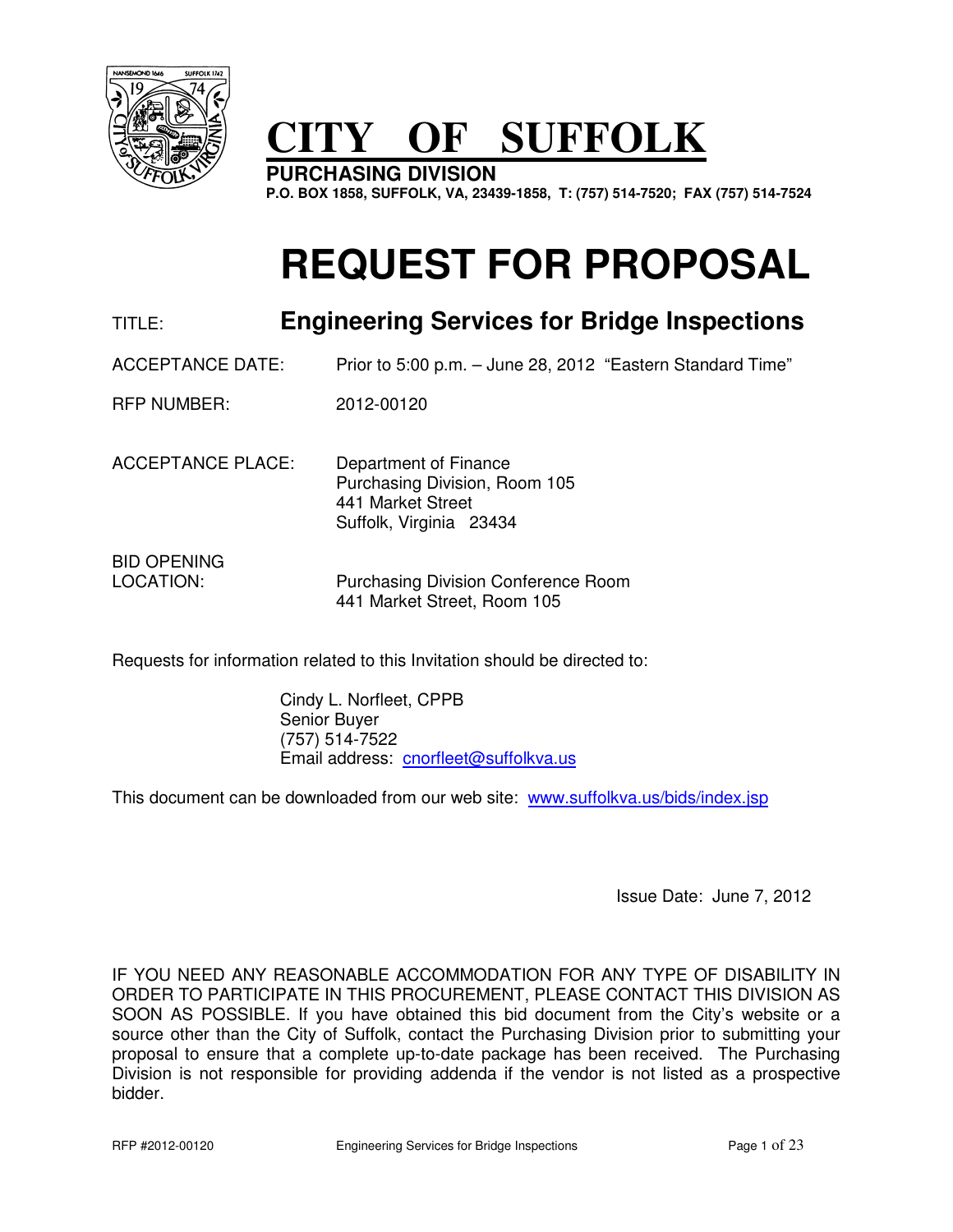# **REQUEST FOR PROPOSAL**

**Engineering Services for Bridge Inspections**

# **SECTION/TITLE**

| 1.0 |                                                               |  |
|-----|---------------------------------------------------------------|--|
| 2.0 |                                                               |  |
| 3.0 |                                                               |  |
| 4.0 |                                                               |  |
| 5.0 |                                                               |  |
| 6.0 |                                                               |  |
| 7.0 |                                                               |  |
| 8.0 |                                                               |  |
| 9.0 |                                                               |  |
|     |                                                               |  |
|     |                                                               |  |
|     |                                                               |  |
|     | Anticollusion/Nondiscrimination/Drug Free Workplace Clauses22 |  |
|     |                                                               |  |
|     |                                                               |  |

Prepared by Cindy Norfleet, CPPB, Senior Buyer **Date: June 7, 2012**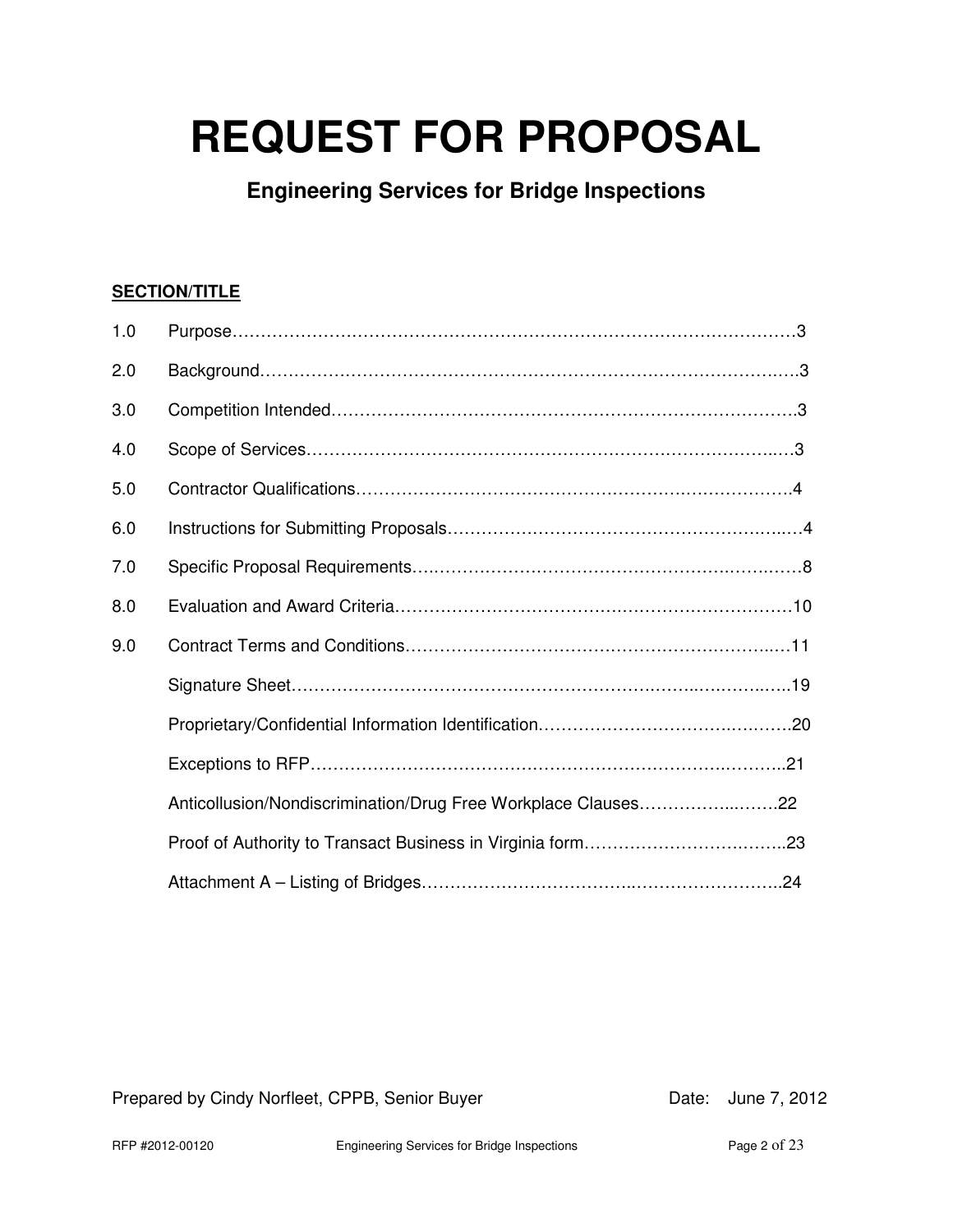# **1.0 PURPOSE**

The intent of this Request for Proposal is to obtain the services of qualified professional engineering firms to provide bridge inspection services and provide all related documentation for City of Suffolk bridges in accordance with all federal and state guidelines as required in the national Bridge Inventory System, latest edition.

# **2.0 BACKGROUND**

 The City has approximately 155 bridges that need to be inspected as required by the Virginia Department of Highway (VDOT). A list of the bridges and required inspection schedule is attached (Attachment A).

# **3.0 COMPETITION INTENDED**

It is the City's intent that this Request for Proposal (RFP) permits competition. It shall be the offeror's responsibility to advise the Purchasing Agent in writing if any language requirement, specification, etc., or any combination thereof, inadvertently restricts or limits the requirements stated in this RFP to a single source. Such notification must be received by the Purchasing Agent not later than five (5) days prior to the date set for acceptance of proposals.

#### **4.0 SCOPE OF WORK**

 The Scope of Work shall consist of structural inspections of various types of bridges for which the City has maintenance responsibility according to the requirements of 23 CFR 650 Subpart C, National Bridge Inspection Standards and the Virginia Department of Transportation (VDOT). Inspections shall include, but are not limited to, fatigue prone details and fracture critical members utilizing non-destructive evaluation methods.

 The anticipated workload will consist of approximately 155 safety inspections of highway structures and bridges. In addition, emergency inspections may be assigned on an as needed basis. The engineer shall have sufficient staff to adequately meet the anticipated workload.

 The qualifications of the Project Manager, Inspection Team Leaders, and the individual(s) charged with the overall responsibility for safety inspections must meet the requirements as stated in the NBIS.

 The scope of work may also consist of providing occasional diving services for inspection, analysis, and repair recommendations on the submerged substructures of bridges at various locations throughout the City. The Engineer shall provide personnel and equipment necessary to perform underwater inspection of the bridge substructures.

 The Engineer shall furnish all access equipment, test equipment, traffic control, and railroad access coordination required to perform all inspections assigned. The engineer will select access equipment that is most economical for the specific structure being inspected.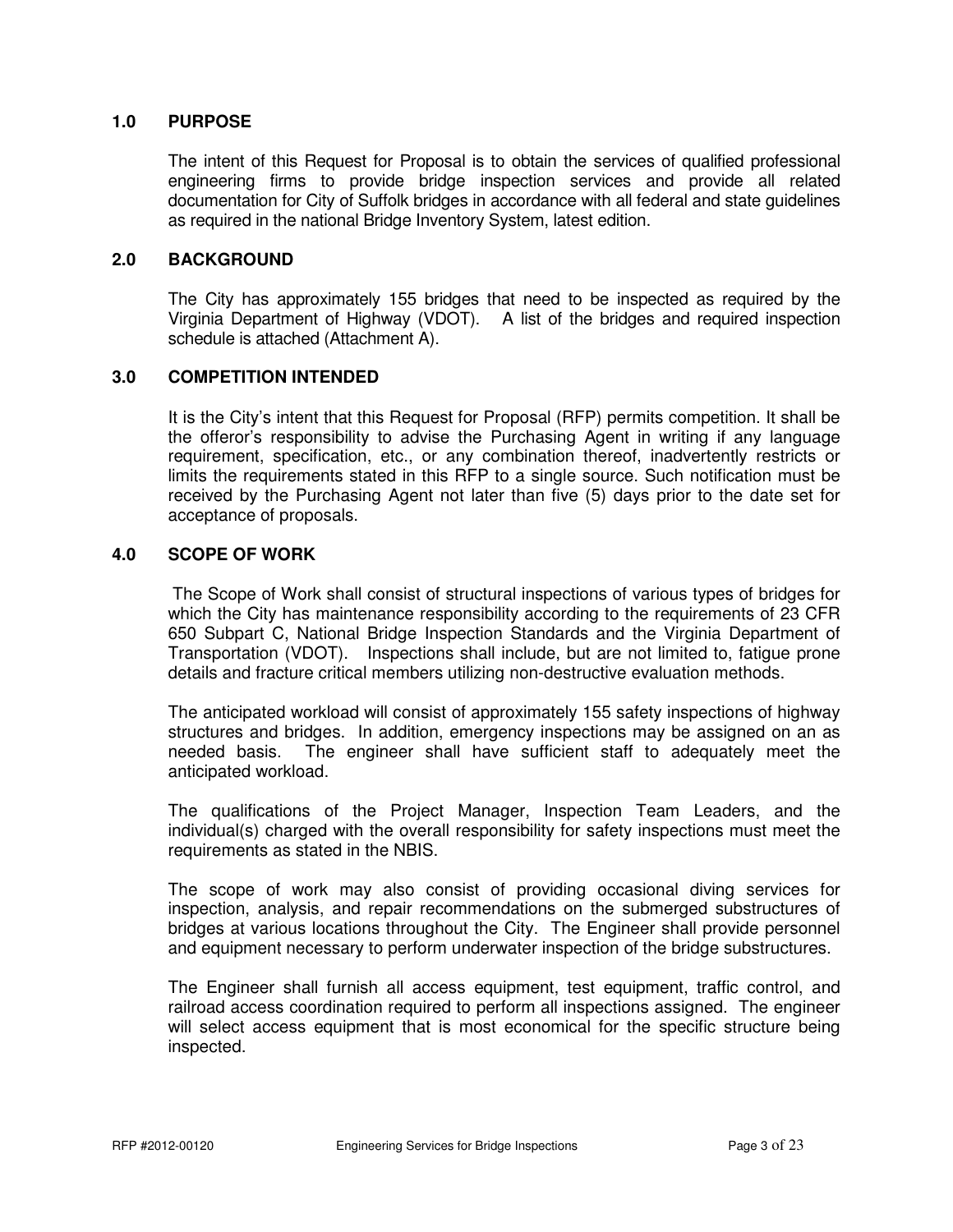The inspection reports provided to the City will provide the general condition ratings in accordance with the NBIS and any revisions to same which become effective during the life of this contract. Each inspection report shall consist of the following standard Virginia Department of Transportation (VDOT) forms:

- Supplemental Bridge Report Form B-6
- Bridge Inspection Report Form B-7

 An inventory of bridges to be inspected is attached (Attachment A). The attachment also includes routine inspection schedules.

 For all work noted herein, the Engineer shall develop a Quality Assurance/Quality Control plan which meets or exceeds the City standards and any addenda issued. Prior to submission to the City, all documentation shall be reviewed for completeness and accuracy and revised when necessary.

 The Engineer may also be required to investigate bridge conditions and/or provide repair plans or replacement designs. Firms must have sufficient staff capable of responding to the City's needs with little advance notice and on very tight time schedules.

# **5.0 CONTRACTOR QUALIFICATIONS**

Any offeror wishing to submit a proposal and be considered for this solicitation shall have had successful experience within the past three (3) years on projects of similar size and scope relating to the service groups for which they are seeking consideration. The Engineer must have certified inspectors on staff, and they must be familiar with FHWA Bridge Inspections and Virginia Department of Transportation requirements.

# **6.0 INSTRUCTIONS FOR SUBMITTING PROPOSALS**

#### 6.1 Submission of Proposals

 Read the entire solicitation before submitting a proposal. Failure to read any part of this RFP shall not relieve any offeror from his or her contractual obligations. Be sure proposal container is completely and properly identified. The face of the container shall indicate the RFP number, time and date of acceptance, and the title of the RFP. It is the bidder's responsibility to ensure the proposal is received prior to the acceptance time. The "official" time of acceptance shall be "date stamped" upon receipt of the bid package in the Purchasing Division office. Proposals may either be mailed to: P.O. Box 1858, Suffolk, Virginia 23439 or hand delivered to 441 Market Street, Room 105, Suffolk, Virginia 23434.

#### 6.2 Questions and Inquiries

 Questions and inquiries, both verbal and written, will be accepted from any and all firms. Inquires pertaining to Request for Proposals must give RFP number, title and acceptance date. Material questions will be answered in writing and will be distributed to all firms who receive the RFP provided, that all questions are received five (5) days prior to opening date.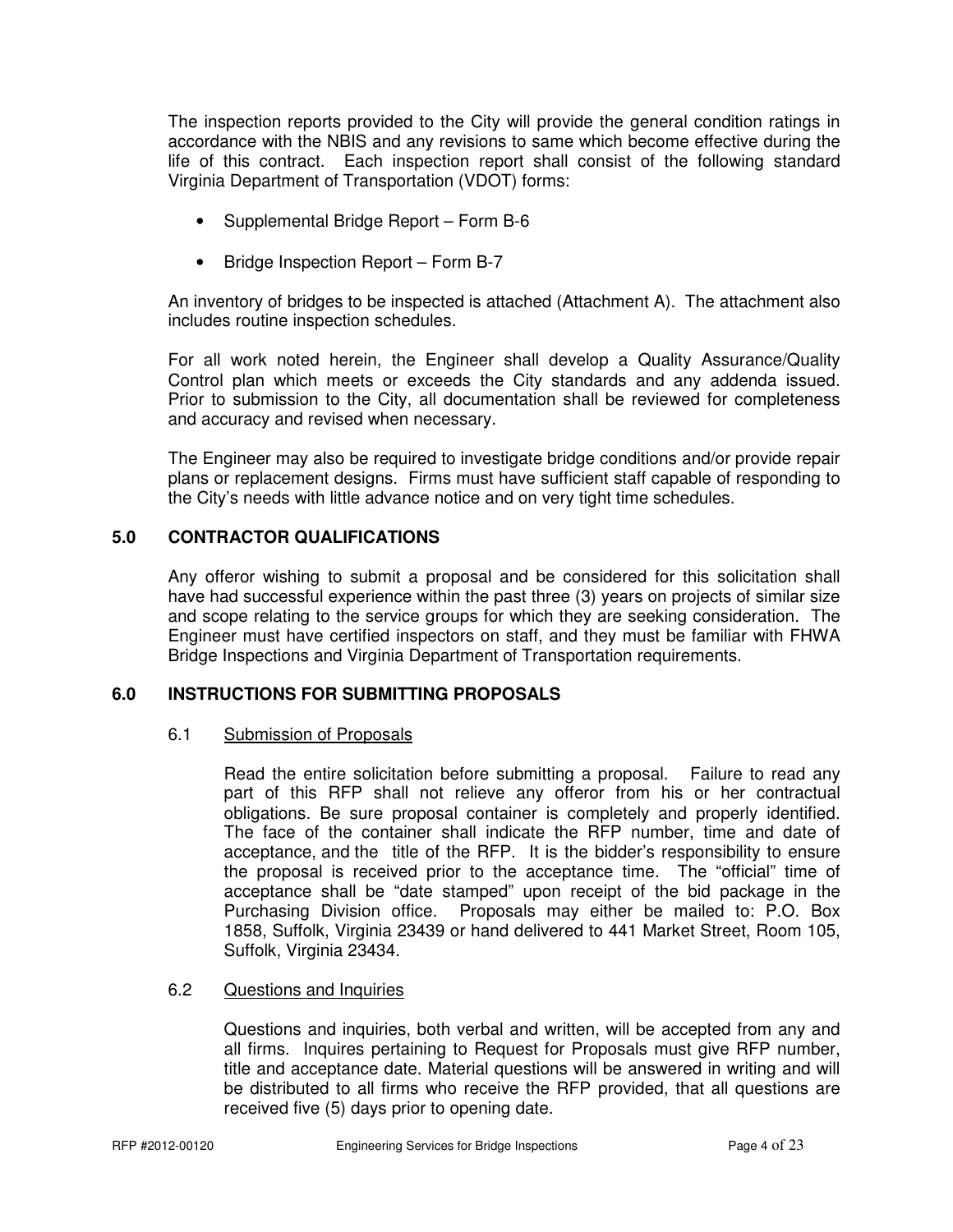The Senior Buyer, Cindy Norfleet, is the designated authorized spokesperson for the City of Suffolk with respect to this RFP. Accordingly all questions and/or comments should be directed to the Buyer's attention. The respondents to this RFP shall not contact, either directly or indirectly, any other employee or agent of the City regarding this RFP. This prohibition shall also extend to the Suffolk City Council and other elected City officials. Any such unauthorized contact may disqualify the offeror from the procurement.

# 6.3 Addendum and Supplement to Request

 If it becomes necessary to revise any part of this request or if additional data are necessary to enable an exact interpretation of provisions of this request, an addendum will be issued. It is the responsibility of the offeror to ensure that he has received all addendums prior to submitting a proposal. All addenda can be downloaded from www.suffolk.va.us.

# 6.4 Firm Pricing for City Acceptance

 Proposal pricing must be firm for City acceptance for 120 days from proposal receipt date.

# 6.5 Proprietary Information

 Trade secrets or proprietary information submitted by an offeror in connection with this solicitation shall not be subject to disclosure under the Virginia Freedom of Information Act; however, the offeror must invoke the protections of this section prior to or upon submission of the data or other materials, and must clearly identify the data or other materials to be protected and state the reasons why protection is necessary. Offerors shall not mark sections of their proposal as proprietary if they are to be part of the award of the contract and are of a "Material" nature. Any propriety information must be listed on the attached "Proprietary/confidential Information Identification" form and submitted with the proposal.

# 6.6 Authority to Bind Firm in Contract

 Proposals MUST give full firm name and address of offeror. Failure to manually sign proposal may disqualify it. Person signing proposal should show TITLE or AUTHORITY TO BIND HIS FIRM IN A CONTRACT. Firm name and authorized signature must appear on proposal in the space provided on the pricing page.

# 6.7 Preparation and Submission of Proposals

- a. All proposals shall be signed in ink by the individual or authorized principals of the firm.
- b. All attachments to the Request for Proposal requiring executing by the firm are to be returned with the proposals.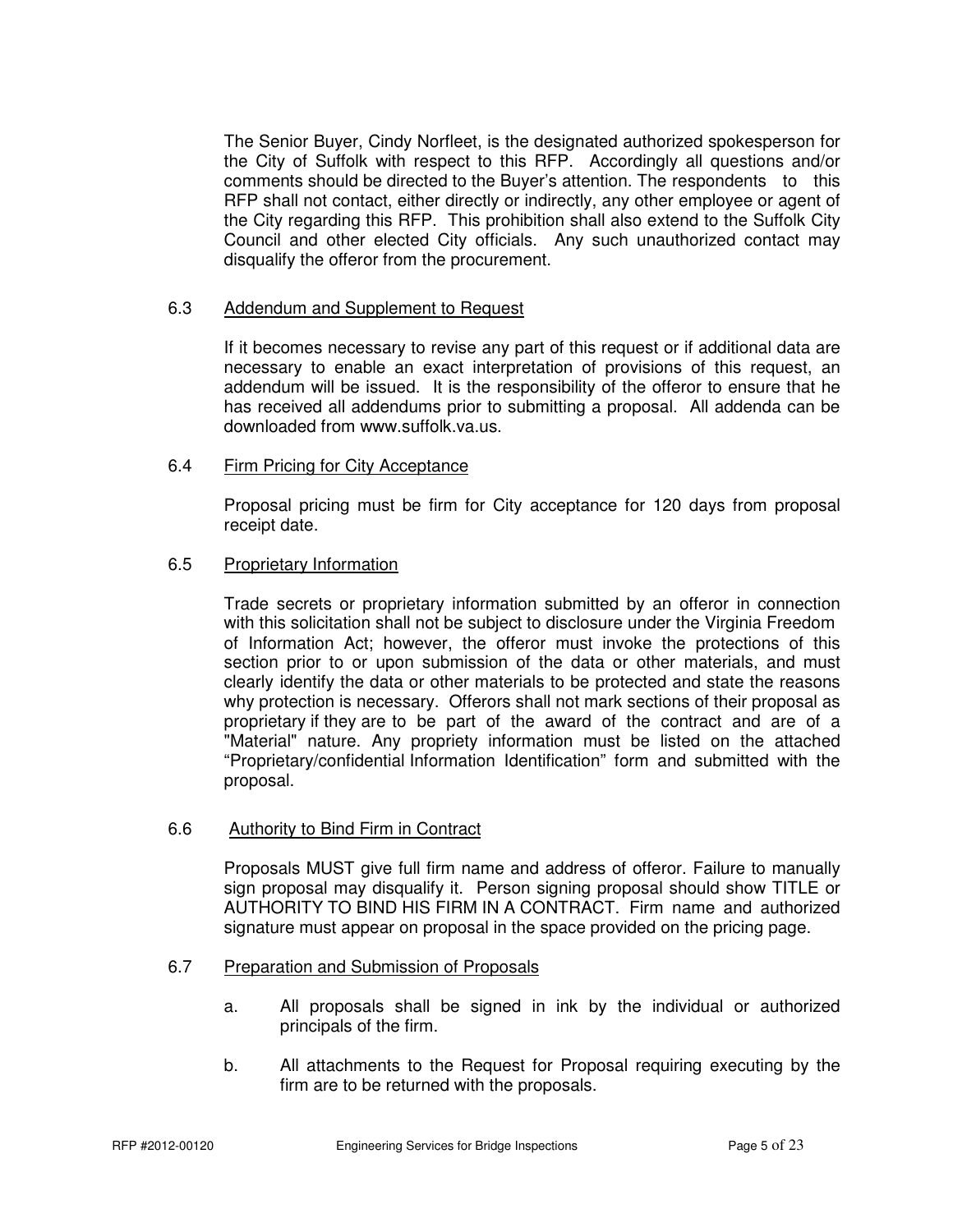- c. Proposals are to be returned in a sealed container. The face of the container shall indicate the RFP number, time and date of public acceptance, and the title of the proposal.
- d. It is the Offeror's responsibility that the proposals are received by the Purchasing Division BEFORE the hour specified on the opening date. Requests for extensions of this time and date will not be granted.

 Firms mailing their proposals shall allow for normal mail time to ensure receipt of their proposals by the Purchasing Division prior to the time and date fixed for acceptance of the proposals. Proposals or unsolicited amendments to proposals received by the City after the acceptance date will not be considered. Proposals will be publicly accepted and logged in at the time and date specified above.

 e. Each firm shall submit **one (1) original and four (4) copies** of their proposal to the City's Purchasing Division as indicated on the cover sheet of this Request for Proposal. The original proposal shall be clearly marked.

 One electronic original copy shall be included in the proposal package.

 A redacted original and electronic copy shall also be included in the proposal package. All information marked proprietary shall be removed from the original and electronic redacted copies.

# 6.8 Withdrawal of Proposals

- a. All proposals submitted shall be valid for a minimum period of one hundred twenty (120) calendar days following the date established for acceptance.
- b. Proposals may be withdrawn on written request from the offeror at the address shown in the solicitation prior to the time of acceptance.
- c. Negligence on the part of the offeror in preparing the proposal confers no right of withdrawal after the time fixed for the acceptance of the proposals.

#### 6.9 Registering of Corporation

 Any corporation transacting business in Virginia shall secure a certificate of authority, as required by Section 13.1-757 of the Code of Virginia, from the State Corporation Commission (SCC), PO Box 1197, Richmond, VA. The SCC may be reached at (804) 371-9733.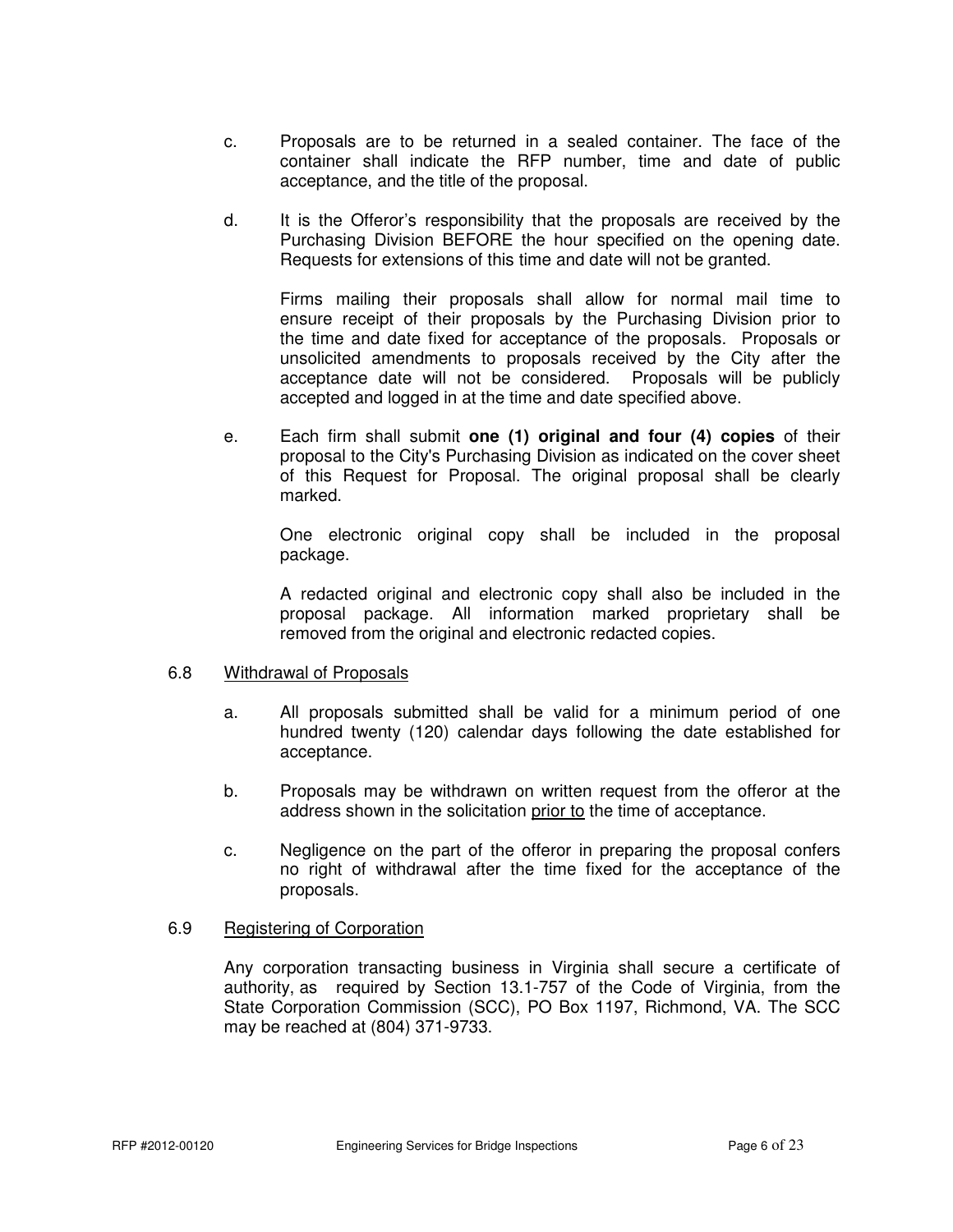# 6.10 Late Proposals

 LATE proposals will be returned to offeror UNOPENED, if RFP number, acceptance date and offeror's return address is shown on the container. It is the offeror's responsibility to insure arrival prior to the acceptance time for the RFP.

# 6.11 Rights of the City

 The City reserves the right to accept or reject all or any part of any proposal, waive informalities and award the contract to best serve the interest of the City.

#### 6.12 Deviations from Scope of Services

 If there is any deviation from that prescribed in the scope of services, the appropriate line in the scope of services shall be ruled out and the substitution clearly indicated. The City reserves the right to determine the responsiveness of any deviation.

# 6.13 Miscellaneous Requirements

- a. The City will not be responsible for any expenses incurred by a firm in preparing and submitting a proposal. All proposals shall provide a straightforward, concise delineation of the firm's capabilities to satisfy the requirements of this request. Emphasis should be on completeness and clarity of content.
- b. Offerors who submit a proposal in response to this RFP may be required to make an oral presentation of their proposal. The Purchasing Division will schedule the time and location for this presentation.
- c. The contents of the proposal submitted by the successful offeror and this RFP will become part of any contract awarded as a result of the Scope of Services contained herein. The successful firm will be expected to sign a contract with the City.

 The City reserves the right to reject any and all proposals received by reason of this request, or to negotiate separately in any manner necessary to serve the best interests of the City.

#### 6.14 Announcement of Award

 A Notice of Award will be posted on the City's web site www.suffolkva.us and on the bulletin board located in the Purchasing Division, Room 105, 441 Market Street, Suffolk, Virginia.

6.15 Protest

 Offerors may refer to Sections 2.2-4357 through 2.2-4364 of the Code of Virginia to determine their remedies concerning this competitive process.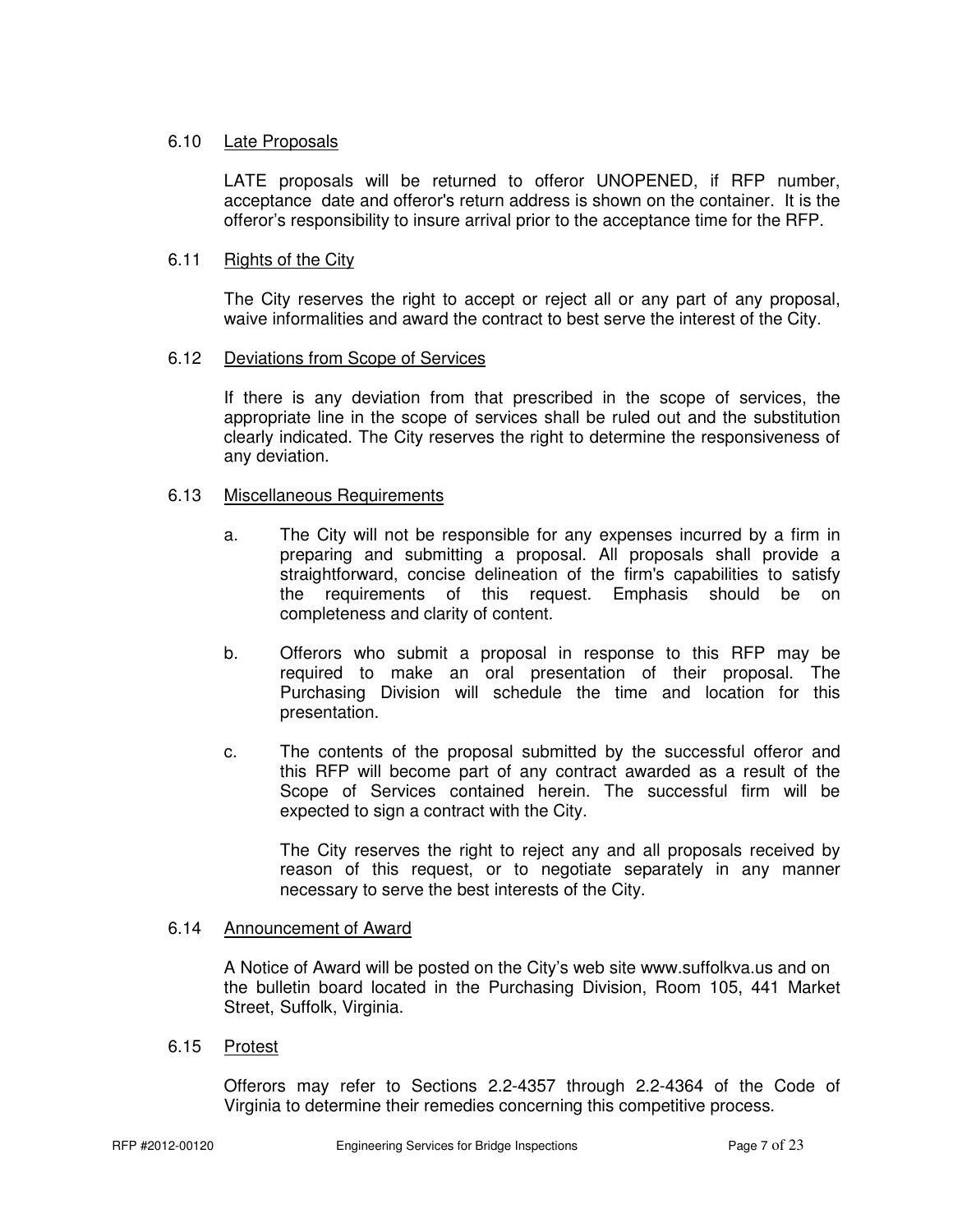# 6.16 Inclement Weather/Closure Of City Hall

 If City Hall is closed for business at the time scheduled for bid opening, for whatever reason, sealed bids will be accepted and opened on the next scheduled business day, at the originally scheduled time.

# 6.17 Use of Contract by Other Public Bodies

 Bidders are advised that the resultant contract may be extended, with the authorization of the Bidder, to other public bodies, or public agencies or institutions of the United States to permit their use of the contract at the same prices and/or discounts and terms and conditions of the resulting contract. If any other public body decides to use the final contract, the Contractor shall deal directly with the public body concerning the placement of orders, issuance of the purchase orders, contractual disputes, invoicing and payment. The City of Suffolk acts only as the "Contracting Agent" for these public bodies. Failure to extend a contract to a public body will have no effect on consideration of your bid.

It is the Contractor's responsibility to notify the public body(s) of the availability of the contract(s).

 Other public bodies desiring to use the contract shall make their own legal determination as to whether the use of this contract is consistent with their laws, regulations and other policies.

 Each public body has the option of executing a separate contract with the Contractor(s). Public bodies may add terms and conditions required by statue, ordinances, and regulations, to the extent that they do not conflict with the contract terms and conditions. If, when preparing such a contract, the general terms and conditions of a public body are unacceptable to the Contractor, the Contractor may withdraw its extension of the award to that public body.

 The City of Suffolk shall not be held liable for any costs or damages incurred by another public body as a result of any award extended to that public body by the Contractor.

#### 6.18 Taxes in Arrears

No bid or proposal will be accepted from or Contract awarded to any person, firm or corporation that is in arrears, or is in default to the City upon any debt or contract, or that is a defaulter as surety or otherwise upon any obligation to the City.

# **7.0 SPECIFIC PROPOSAL REQUIREMENTS**

Proposals should be as thorough and detailed as necessary to allow the City of Suffolk to properly evaluate the offeror's capabilities to provide the required services. Offerors are required to submit the following items in the format provided as a complete proposal.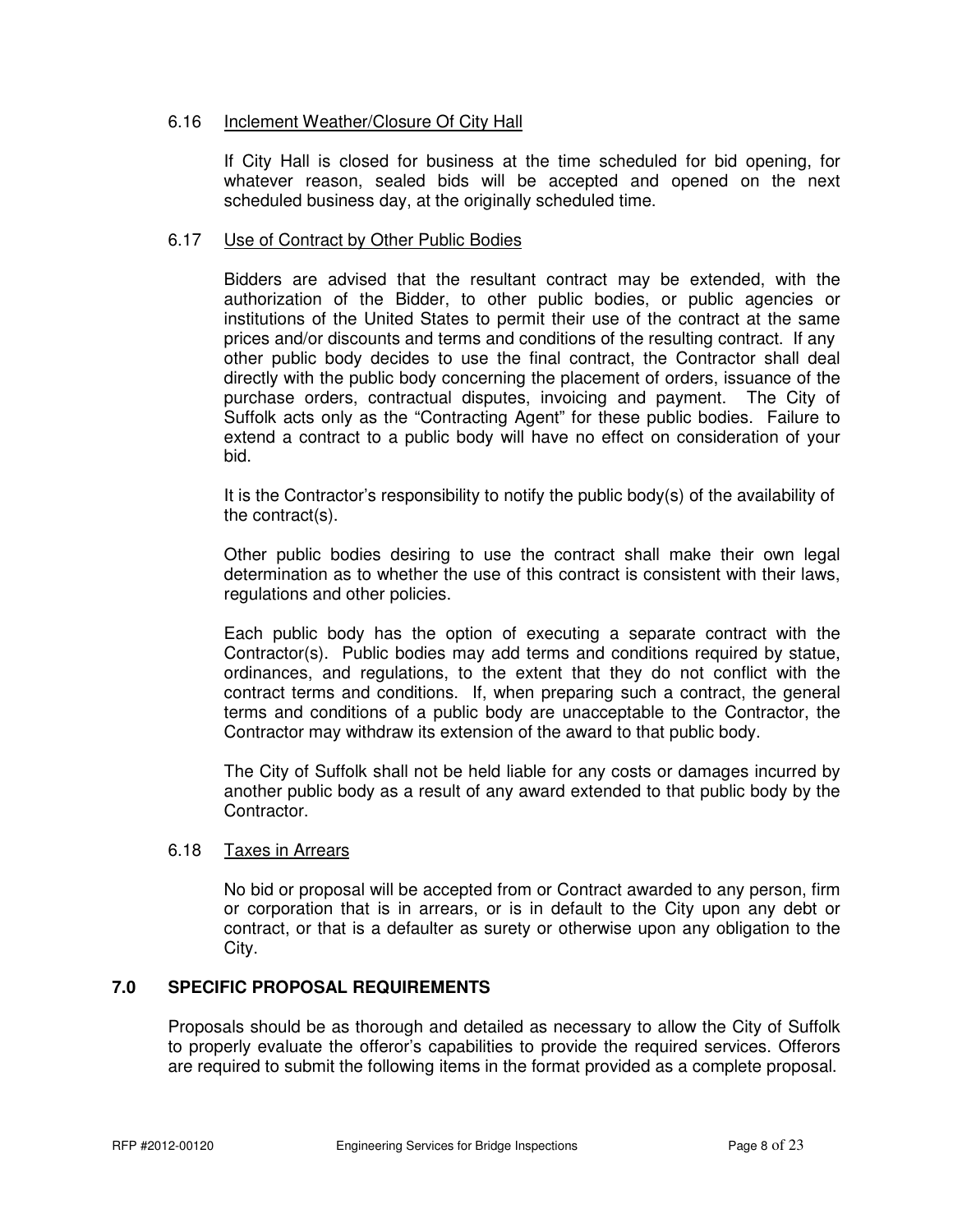The City reserves the right to request clarification of information submitted and to request additional information if deemed necessary.

# 7.1 Signature Sheet and Cover Letter

 The offeror shall complete and submit the Signature Sheet (included in the proposal) and submit it with a brief cover letter. The cover letter should summarize key elements of the proposal. An individual authorized to bind the contractor must sign the letter and Signature Sheet, as well. Indicate the address and telephone number of the Contractor's office.

# 7.2 Proposal Format

 The Offeror shall respond to the Request for Proposal (RFP) with a written proposal in the format outlined below. The proposal shall include, as a minimum, the following sections arranged in the specified order.

- A. Firms' organization, size, history, and range of experience
- B. Resumes of key personnel to be assigned to the project, including level of responsibility for projects similar in scope
- C. Project summaries, including reference contact information, for a maximum of five (5) projects which are similar in scope to the project described herein which demonstrate pertinent corporate and key personnel experience.
- D. Capability for timely response per schedule on Attachment A
- E. Compliance with Contract Terms and Conditions herein
- F. Non-binding Fee Schedule (short-listed firms only)

# 7.3 Proposal Content

# A. **Management Skills and Technical Expertise**

Include, as a minimum, the following information:

- A list of projects completed within the past three (3) years that best illustrate capabilities required, including description, scope, and project cost.
- Information on delivery of projects on time and within budget. Provide execution time (contract/actual); construction cost (estimated/actual); and any problems encountered and solutions devised.
- Client's contact information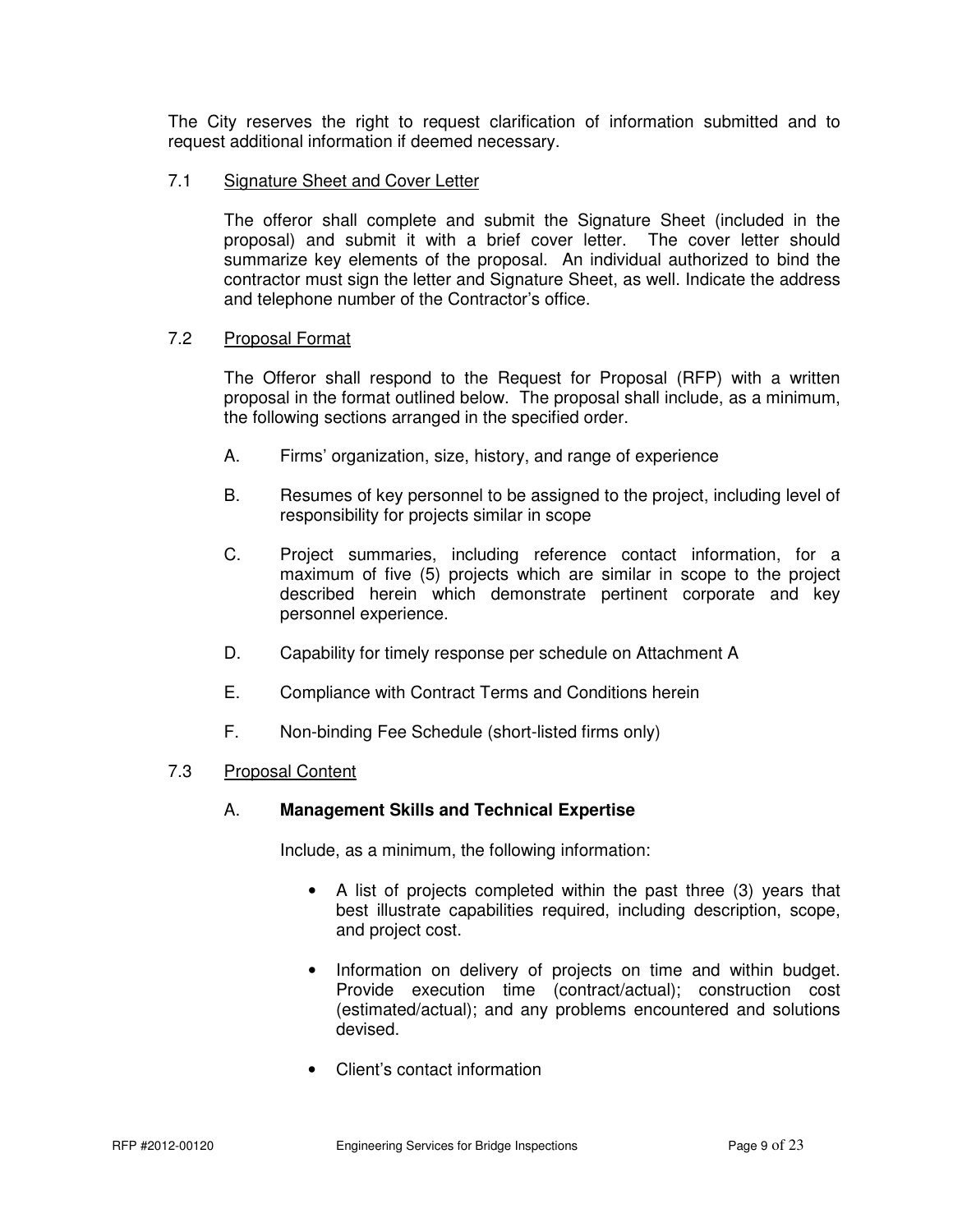• Awards and letters of commendation received

# B. **Credentials of Project Team**

Include, as a minimum, the following information;

- Identification of Project Manager
- Staffing plan
- Project Manager's portfolio of related projects
- Project Manager's resume
- Resume's of key project staff members, including City of Suffolk experience
- Evidence of experience related to the development of bridge repair plans, development of new bridge design, and construction oversight

# C. **Understanding of Task**

 Provide a narrative describing how you intend to accomplish task requirements

# **8.0 EVALUATION AND AWARD CRITERIA**

The City's Evaluation Committee shall review each proposal and verify the claims and credentials of each offeror. Selection will be made for each proposal on the basis of the criteria listed below. Each criteria will be rated from 1 to 50 with 1 being poorest and 50 being the best. Weights to each rating will be applied as indicated below.

- A**.** Credentials and experience of professional level and support group Must be able to demonstrate experience regarding the development of bridge repair plans, development of new bridge design, and experience with construction oversight. (Weight: 3)
- B. Relevant experience of project team (Weight: 2)
- C. Quality of prior work, including timeliness and cost control (Weight: 2.5)
- D. Approach to task/operational plan, to include appropriateness of proposed schedule (Weight: 2)
- E. Overall quality and completeness of proposal (Weight: .5)

 Once each member of the Evaluation Committee has independently read and rated each proposal and completed a proposal evaluation matrix form, a composite preliminary rating will be developed which indicates the group's collective ranking of the highest rated proposals in a descending order. The preliminary rating will be used to select the firms for further consideration—the short-list. At this point, the Evaluation Committee will conduct interviews and/or discussions with the top ranked firms (usually the top three to five depending upon the number of proposals received).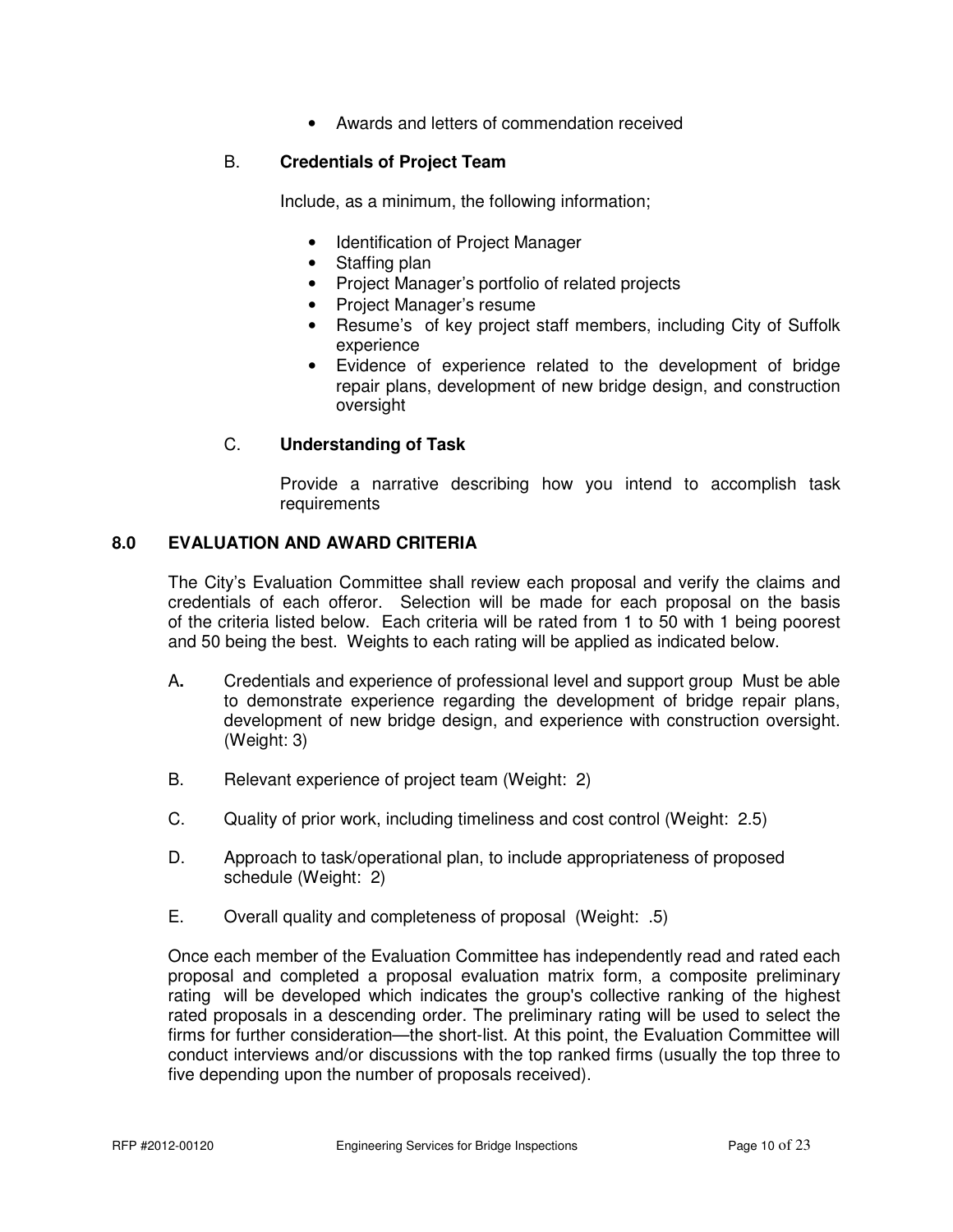If an offeror is selected for interview, that offeror shall submit to the City, during their schedule interview, their non-bonding fee/rate schedule. The individual offeror's fee schedule should include a fee for each location.

 After the interviews, the Evaluation Committee will finalize the rankings. Final negotiations for a binding fee will begin with the top ranked firm. If a contract acceptable to the City cannot be negotiated at rates that are considered fair and reasonable, negotiations shall be terminated with those firms, and negotiations will be conducted with the next ranked firm, and son on. The rankings shall remain confidential until after the contract award.

# **9.0 CONTRACT TERMS AND CONDITIONS**

#### 9.1 License Requirement

 All firms doing business in the City of Suffolk are required to be licensed in accordance with the City of Suffolk business license ordinance. Wholesale and retail merchants without a business location in the City of Suffolk are exempt from this requirement.

Any questions concerning business licenses should be directed to the Commissioner of the Revenue's Office, telephone (757) 514-4260.

#### 9.2 Insurance

 The successful bidder shall procure, maintain, and provide proof of, insurance coverage's for injuries to persons and/or property damage as may arise from or in conjunction with, the work performed on behalf of the City by the bidder, his agents, representatives, employees or subcontractors. Proof of coverage as contained herein shall be submitted fifteen (15) days prior to the commencement of work and such coverage shall be maintained by the offeror for three (3) years after delivery; for occurrence policies. Claims made policies must be in force or that coverage purchased for six (6) years after delivery date.

a. General Liability

 Coverage shall be as broad as: Comprehensive General Liability endorsed to include Broad Form, Commercial General Liability form including Products/Completed Operations.

1. Minimum Limits

General Liability:

 \$1,000,000 General Aggregate Limit \$1,000,000 Products & Completed Operations \$1,000,000 Personal and Advertising Injury \$1,000,000 Each Occurrence Limit \$1,000,000 Fire Damage Limit \$ 500,000 Medical Expense Limit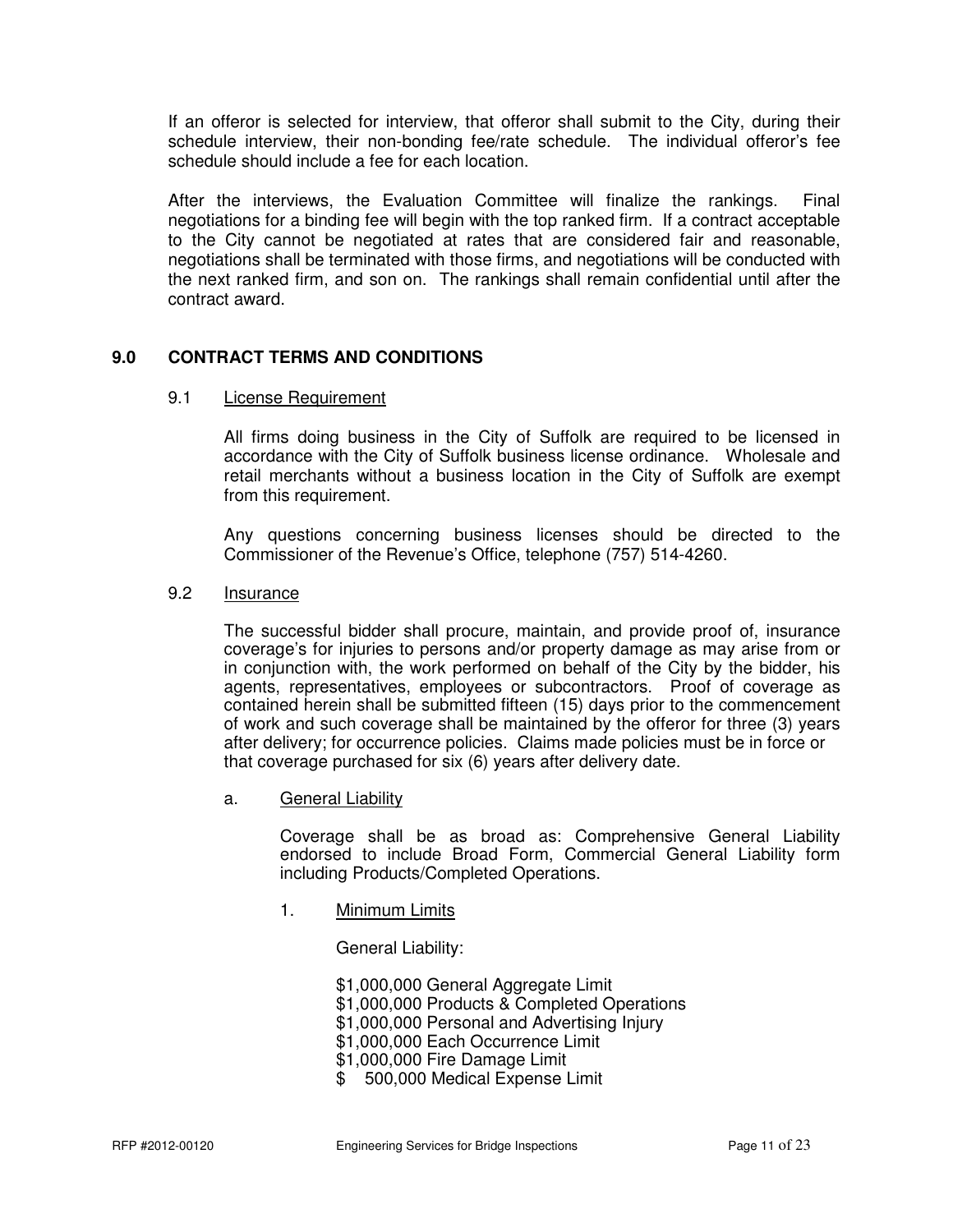# b. Automobile Liability

 Coverage sufficient to cover all vehicles owned, used, or hired by the offeror, his agents, representatives, employees or subcontractors.

1. Minimum Limits

Automobile Liability:

\$1,000,000 Combined Single Limit

- \$1,000,000 Each Occurrence Limit
- \$ 500,000 Medical Expense Limit

# c. Workers' Compensation

 Limits as required by the Workers' Compensation Act of Virginia. Employers Liability, \$1,000,000.

d. Umbrella/Excess Liability

\$1,000,000 umbrella/excess liability coverage

- e. Coverage Provisions
	- 1. All deductibles or self-insured retention shall appear on the certificate(s).
	- 2. The City of Suffolk, its' officers/ officials, employees, agents and volunteers shall be added as "additional insured" as their interests may appear. This provision does not apply to Professional Liability or Workers' Compensation/Employers' Liability.
	- 3. The offeror's insurance shall be primary over any applicable insurance or self-insurance maintained by the City.
	- 4. Shall provide thirty (30) days written notice to the City before any cancellation, suspension, or void of coverage in whole or part, where such provision is reasonable.
	- 5. All coverages for subcontractors of the offeror shall be subject to all of the requirements stated herein.
	- 6. All deductibles or self-insured retention shall appear on the certificate(s) and shall be subject to approval by the City. At the option of the City, either; the insurer shall reduce or eliminate such deductible or self-insured retention; or the offeror shall be required to procure a bond guaranteeing payment of losses and related claims expenses.
	- 7. Failure to comply with any reporting provisions of the policy(s) shall not affect coverage provided the City, its' officers/officials, agents, employees and volunteers.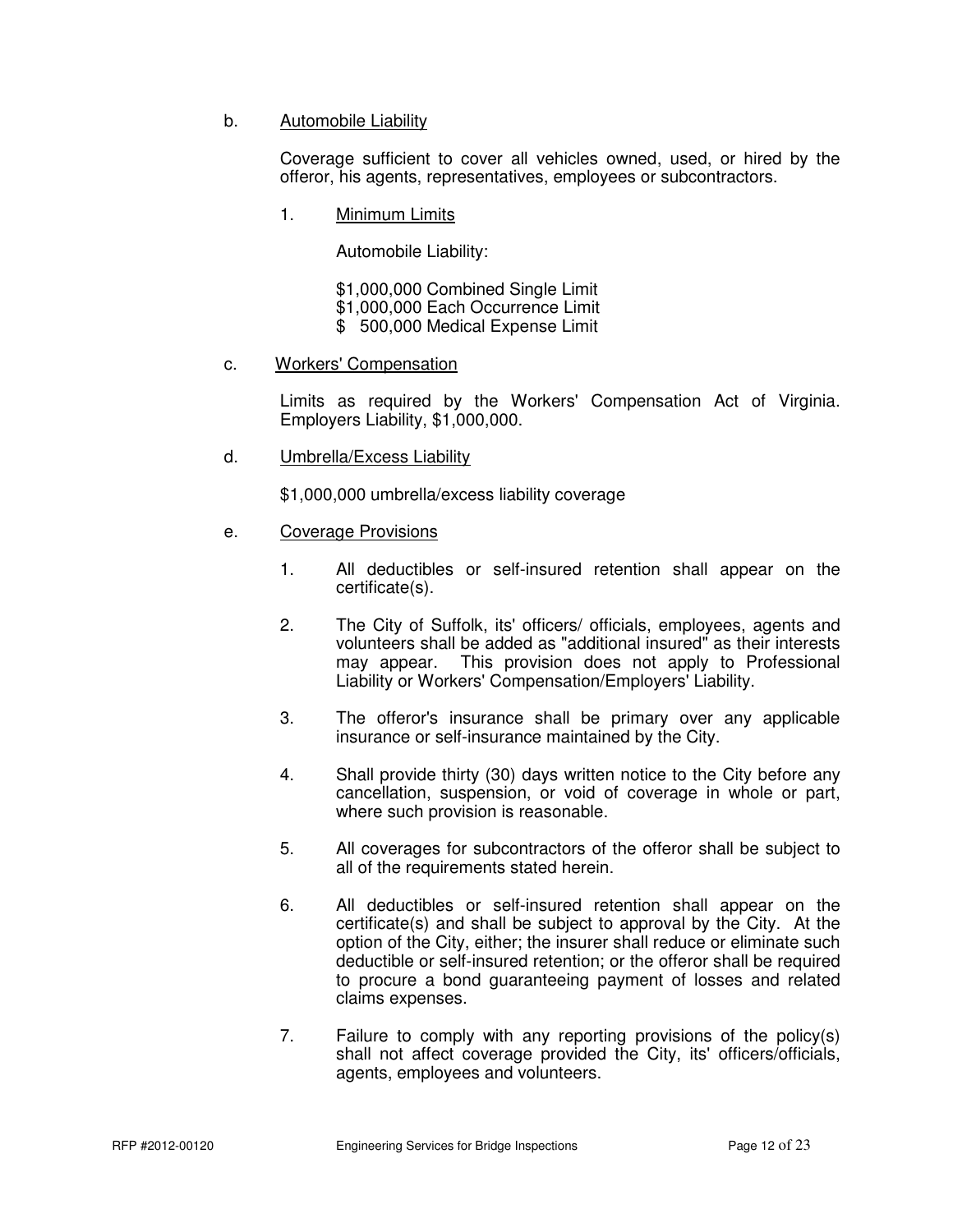- 8. The insurer shall agree to waive all rights of subrogation against the City, its' officers/officials, agents, employees or volunteers for any act, omission or condition of premises which the parties may be held liable by reason of negligence.
- 9. The offeror shall furnish the City certificates of insurance including endorsements affecting coverage. The certificates are to be signed by a person authorized by the insurance company(s) to bind coverage on its' behalf, if executed by a broker, notarized copy of authorization to bind, or certify coverage must be attached.
- 10. All insurance shall be placed with insurers maintaining an A.M. Best rating of no less than an A:VII. If A.M. Best rating is less than A:VII, approval must be received from City's Risk Officer.
- 11. All coverage's designated herein shall be as broad as the Insurance Services Office (ISO) forms filed for use with the Commonwealth of Virginia.

# 9.3 Hold Harmless Clause

The Contractor shall, during the term of the contract, indemnify, defend and hold harmless the City of Suffolk from and against any and all losses, damages, claims, fines, penalties, suits and costs, including bodily injury or death of any person(s), or loss or damage to property, as well as fines, assessments and penalties imposed by any authority which may arise out of any violations of law by, and all acts and omissions of the Contractor, the Contractor's agents, employees occurring in connection with the products, completed operations, and other services covered herein.

# 9.4 Anti-Discrimination

 By submitting their bids, bidders certify to the City that they will conform to the provisions of the Federal Civil Rights Act of 1964, as amended, as well as the Virginia Fair Employment Contracting Act of 1975, as amended, where applicable, the Virginians with Disabilities Act, the Americans with Disabilities Act and 2.2-4311 of the Virginia Public Procurement Act (VPPA). If the award is made to a faith-based organization, the organization shall not discriminate against any recipient of goods, services, or disbursements made pursuant to the contract on the basis of the recipient's religion, religious belief, refusal to participate in a religious practice, or on the basis of race, age, color, gender or national origin and shall be subject to the same rules as other organizations that contract with public bodies to account for the use of the funds provided; however, if the faith-based organization segregates public funds into separate accounts, only the accounts and programs funded with public funds shall be subject to audit by the public body. (Code of Virginia 2.2.4343.1E).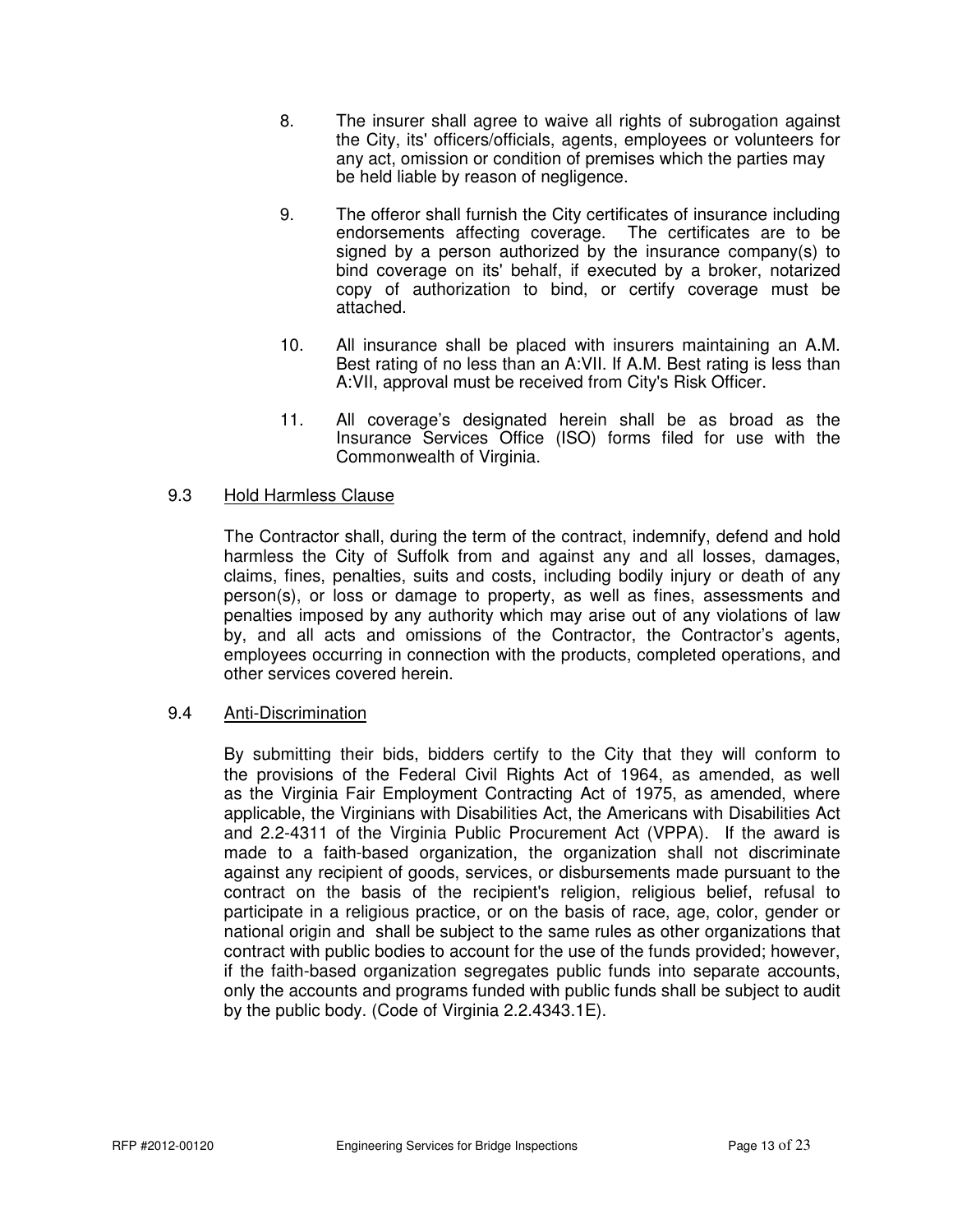In every contract over \$10,000 shall include the following provisions:

- 1. During the performance of this contract, the contractor agrees as follows:
	- a. The contractor will not discriminate against any employee or applicant for employment because of race, religion, color, sex, national origin, age, disability, service disabled veterans or any other basis prohibited by state law relating to discrimination in employment, except where there is a bona fide occupational qualification reasonably necessary to the normal operation of the contractor. The contractor agrees to post in conspicuous places, available to employees and applicants for employment, notices setting forth the provisions of this nondiscrimination clause.
	- b. The contractor, in all solicitations or advertisements for employees placed by or on behalf of the contractor, will state that such contractor is an equal opportunity employer.
	- c. Notices, advertisements and solicitations placed in accordance with federal law, rule or regulation shall be deemed sufficient for the purpose of meeting these requirements.
- 2. The contractor will include the provisions of No. 1 above in every subcontract or purchase order over \$10,000, so that the provisions will be binding upon each subcontractor or vendor.

# 9.5 Ethics In Public Contracting

By submitting a bid, the bidder certifies that their bid is made without collusion or fraud and that they have not offered or received any kickbacks or inducements from any other bidder, supplier, manufacturer or subcontractor in connection with their bid, and that they have not conferred on any public employee having official responsibility for this procurement transaction any payment, loan subscription, advance, deposit of money, services or anything of more than nominal value, present or promised, unless consideration of substantially equal or greater value was exchanged. (Code of Virginia 2.2.4367)

# 9.6 Compliance with Federal Immigration Law

Contractor does not, and shall not during the performance of the contract for goods and services in the Commonwealth of Virginia knowingly employ an unauthorized alien as defined in the Federal Immigration Reform and Control Act of 1986.

# 9.7 Debarment Status

By submitting a bid, bidders certify that they are not currently debarred by the Commonwealth of Virginia from submitting bids or proposals on contracts for the type of goods and/or services covered by this solicitation, nor are they an agent of any person or entity that is currently so debarred.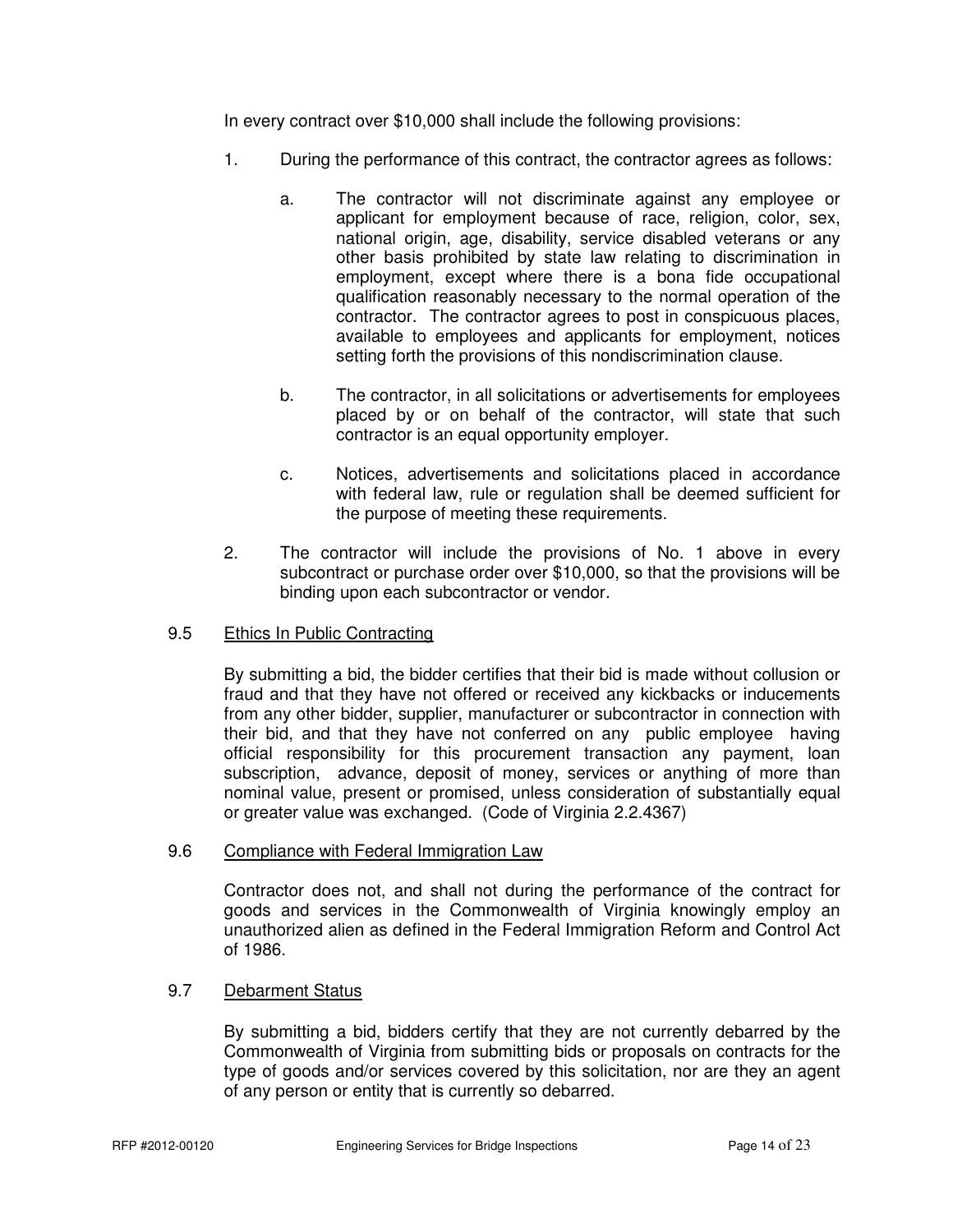#### 9.8 Antitrust

By entering into a contract, the contractor conveys, sells, assigns, and transfers to the City of Suffolk all rights, title and interest in and to all causes of action it may now have or hereafter acquire under the laws of the United States and the Commonwealth of Virginia, relating to the particular goods or services purchased or acquired by the City of Suffolk under said contract.

#### 9.9 Drug-Free Workplace

During the performance of this contract, the contractor agrees to (1) provide a drug-free workplace for the contractor's employees; (2) post in conspicuous place, available to employees and applicants for employment, a statement notifying employees that the unlawful manufacture, sale, distribution, dispensation, possession, or use of a controlled substance or marijuana is prohibited in the contractor's workplace and specifying the actions that will be taken against employees for violations of such prohibition; (3) state in all solicitation or advertisement for employees placed by or on behalf of the contractor that the contractor maintains a drug-free workplace; and (4) include the provisions of the foregoing clauses in every subcontract or purchase order of over \$10,000, so that the provisions will be binding upon each subcontractor or vendor.

For the purposes of this section, "drug-free workplace" means a site for the performance of work done in connection with a specific contract awarded to a contractor, the employees of whom are prohibited from engaging in the unlawful manufacture, sale, distribution, dispensation, possession or use of any controlled substance or marijuana during the performance of the contract.

#### 9.10 Exemption from Taxes

The City is exempt from State Sales Tax and Federal Excise Tax. Tax Exemption Certificate indicating the City's tax exempt status will be furnished by the City of Suffolk.

#### 9.11 Faith Based Organization

City of Suffolk does not discriminate against faith-based organizations.

#### 9.12 Substitutions

NO substitutions or cancellations are permitted after award without written approval by the Purchasing Agent.

# 9.13 Method of Payment

Contractor shall submit invoices in duplicate for each delivery, such statement to include detailed breakdown of all charges, and shall be based on completion of tasks or deliverables.

Invoices shall be submitted to using departments.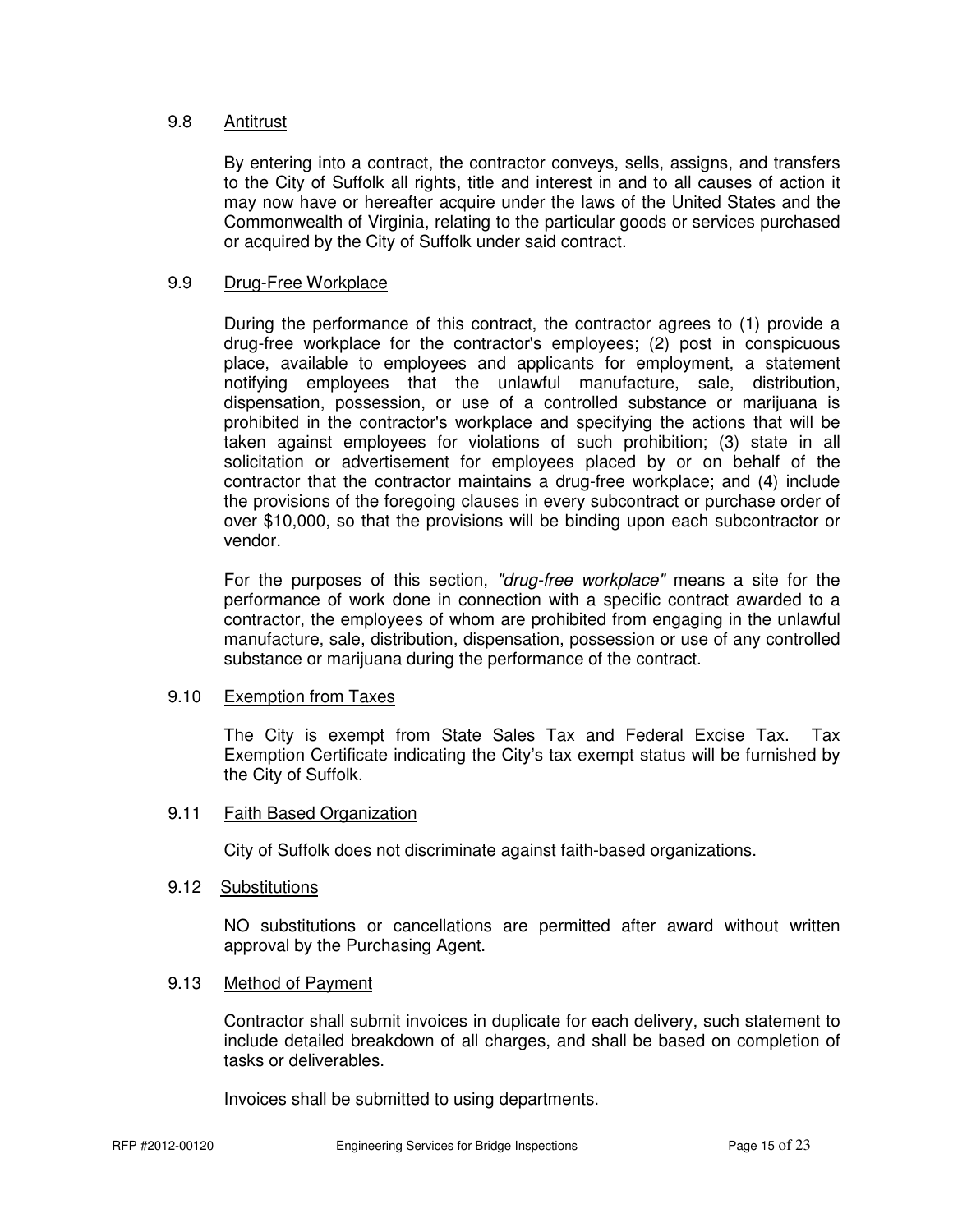Upon acceptance of work, the City will render payment within forty-five (45) days of receipt of invoice. Unless otherwise provided, interest on the payment shall not exceed the rate of one percent (1%) per month.

 Individual contractors shall provide their social security numbers, and proprietorships, partnerships, and corporations shall provide their federal employer identification number on the pricing form.

#### 9.14 Payments to Subcontractors

Within seven (7) days after receipt of monies paid by the City for work performed by a subcontractor under this contractor, the contractor shall either:

- a. Pay the subcontractor for the proportionate share of the total payment received from the City attributable to the work performed by the subcontractor under this contract; or
- b. Notify the City and subcontractor, in writing, of his intention to withhold all or a part of the subcontractor's payment and the reason for non-payment.

The contractor shall pay interest to the subcontractor on all amounts owed that remain unpaid beyond the seven (7) day period except for amounts withheld as allowed in item b above.

Payments to subcontractor(s) shall be made in accordance with §2.2-4354 of Code of Virginia (1950), as amended. Unless otherwise specified in this contract, interest shall accrue at the rate of one percent (1%) per month.

#### 9.15 Assignment of Contract

This contract may not be assigned in whole or in part without the written consent of the Purchasing Agent.

#### 9.16 Termination without Cause

 The City may at any time, and for any reason, terminate this Contract by written Notice to Contractor specifying the termination date, which shall be not less than thirty (30) days from the date such notice is mailed.

 Notice shall be given to Contractor by certified mail/return receipt requested at the address set forth in Contractor's Bid Proposal or as provided in this Contract.

 In the event of such termination, Contractor shall be paid such amount as shall compensate Contractor for the work satisfactorily completed, and accepted by the City, at the time of termination.

 If the City terminates this Contract, Contractor shall withdraw its personnel and equipment, cease performance of any further work under this Contract, and turn over to the City any work completed or in process for which payment has been made.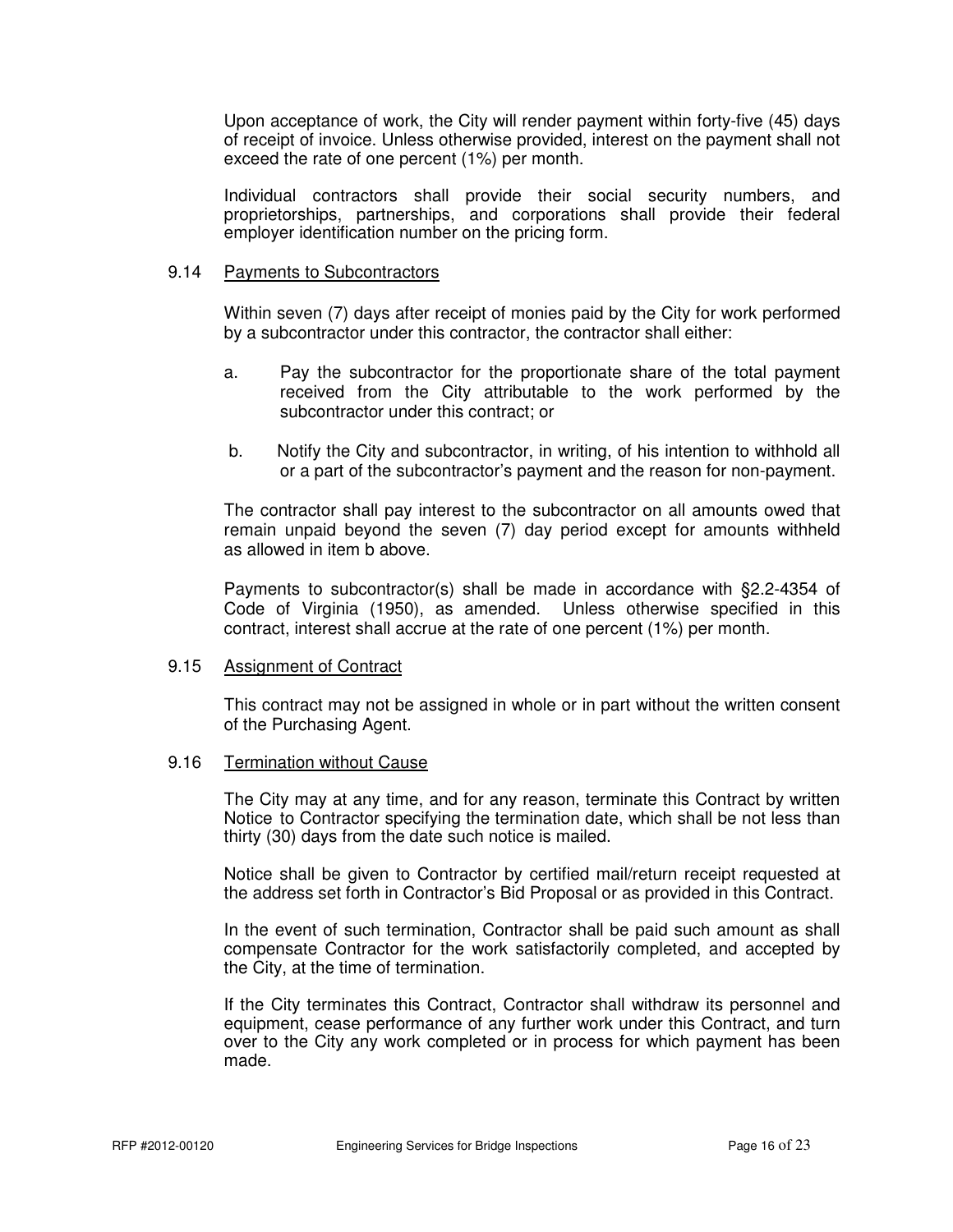# 9.17 Termination with Cause/Default/Cancellation

 In the event that Contractor shall for any reason or through any cause be in default of the terms of this Contract, the City may give Contractor written notice of such default by certified mail/return receipt requested at the address set forth in Contractor's Bid Proposal or as provided in this Contract.

 Unless otherwise provided, Contractor shall have ten (10) days from the date such notice is mailed in which to cure the default. Upon failure of Contractor to cure the default, the City may immediately cancel and terminate this Contract as of the mailing date of the default notice.

 Upon termination, Contractor shall withdraw its personnel and equipment, cease performance of any further work under the Contract, and turn over to the City any work in process for which payment has been made.

 In the event of violations of law, safety or health standards and regulations, this Contract may be immediately cancelled and terminated by the City and provisions herein with respect to opportunity to cure default shall not be applicable.

#### 9.18 Non Appropriation – Availability of Funds

 It is understood and agreed between the parties hereto that the City shall be bound and obligated hereunder only to the extent that the funds shall have been appropriated and budgeted for the purpose of this Contract. In the event funds are not appropriated and budgeted in any fiscal year for payments due under this Contract, the City shall immediately notify Contractor of such occurrence and this

 Contract shall terminate on the last day of the fiscal year for which (an) appropriation(s) (was) were received without penalty or expense to the City of any kind whatsoever.

#### 9.19 Severability

If any part, term, or provision of this agreement, shall be found by the Court to be legally invalid or unenforceable, then such provision or portion thereof, shall be performed in accordance with applicable laws. The invalidity or unenforceability of any provision or portion of any contract document shall not affect the validity of any other provision or portion of the contract document.

#### 9.20 Controlling Law; Venue, Pending/During Litigation

 This contract shall be governed by the applicable laws of the Commonwealth of Virginia without regard to its conflict of law rules. In the event of litigation concerning this contract, the parties agree to the exclusive jurisdiction and venue of the appropriate state court for the City of Suffolk, Virginia; however, in the event that the federal court has jurisdiction over the matter, then the parties agree to the exclusive jurisdiction and venue of the U.S. District Court for the Eastern District of Virginia, Norfolk Division.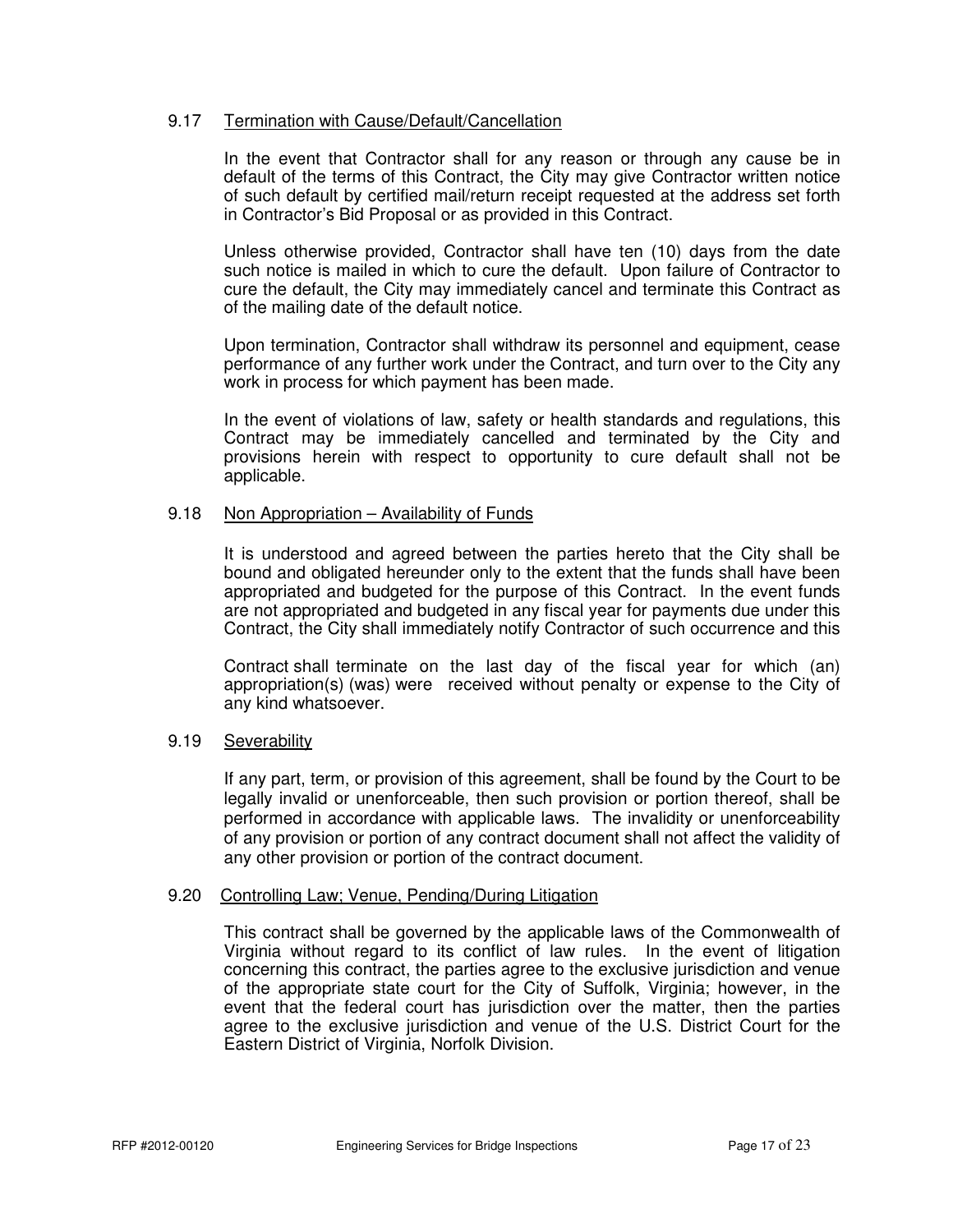The contractor shall not cause a delay in services because of pending litigation or during litigation proceedings, except with the express, written consent of the City or by written instruction/order from the Court.

#### 9.21 Compliance with State Law; Foreign and Domestic Business authorized to Transact Business in the Commonwealth (VPPA §2.2 – 4311.2)

 A bidder or offeror organized or authorized to transact business in the Commonwealth pursuant to Title 13.1 or Title 50 is to include in its bid or proposal the identification number issued to it by the State Corporation Commission. Any bidder or offeror that is not required to be authorized to transact business in the Commonwealth as a foreign business entity under Title 13.1 or Title 50 or as otherwise required by law shall include in its bid or proposal a statement describing why the bidder or offeror is not required to be so authorized. A public body may void any contract with a business if the business fails to remain in compliance with the provisions of this section.

#### 9.22 Waiver

 The failure by one party to require performance of any provision of this contract shall not affect that party's right to require performance at any time thereafter, nor shall a waiver of any breach or default of the contract constitute a waiver of any subsequent breach or default or a waiver of the provision itself.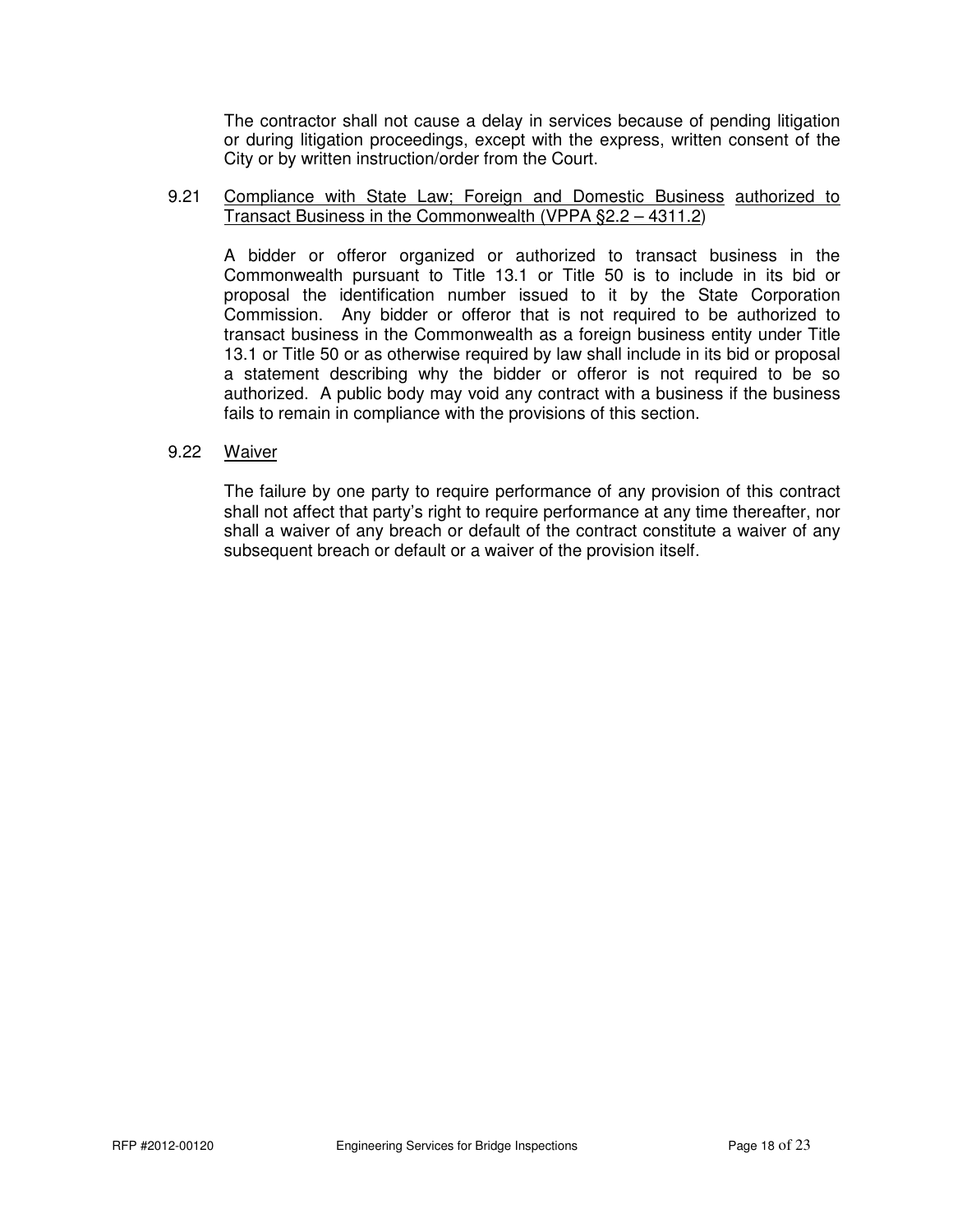# **SIGNATURE SHEET**

(Submit with Proposal)

My signature certifies that the proposal as submitted complies with all Terms and Conditions as set forth.

My signature also certifies that the accompanying proposal is not the result of, or affected by, any unlawful act of collusion with another person or company engaged in the same line of business or commerce, or any act of fraud punishable under Title 18.2, Chapter 12, Article 1.1 of the Code of Virginia, 1950, as amended. Furthermore, I understand that fraud and unlawful collusion are crimes under the Virginia Governmental Frauds Act, the Virginia Government Bid Rigging Act, and Virginia Antitrust Act, and Federal Law, and can result in fines, prison sentences, and civil damage awards.

My signature also certifies that this firm has no business or personal relationships with any other companies or persons that could be considered as a conflict of interest or potential conflict of interest to the City of Suffolk and that there are no principals, officers, agents, employees, or representatives of this firm that have any business or personal relationships with any other companies or persons that could be considered as a conflict of interest or a potential conflict of interest to the City of Suffolk, pertaining to any and all work or services to be performed as a result of this request and any resulting contract with the City of Suffolk.

I hereby certify that I am authorized to sign as a Representative for the Firm:

| <b>Complete Legal Name of Firm:</b> |               |  |         |  |  |  |
|-------------------------------------|---------------|--|---------|--|--|--|
|                                     |               |  |         |  |  |  |
| Federal ID No.: Federal ID No.:     | Telephone No. |  | Fax No. |  |  |  |
|                                     |               |  |         |  |  |  |
| Signature:                          |               |  |         |  |  |  |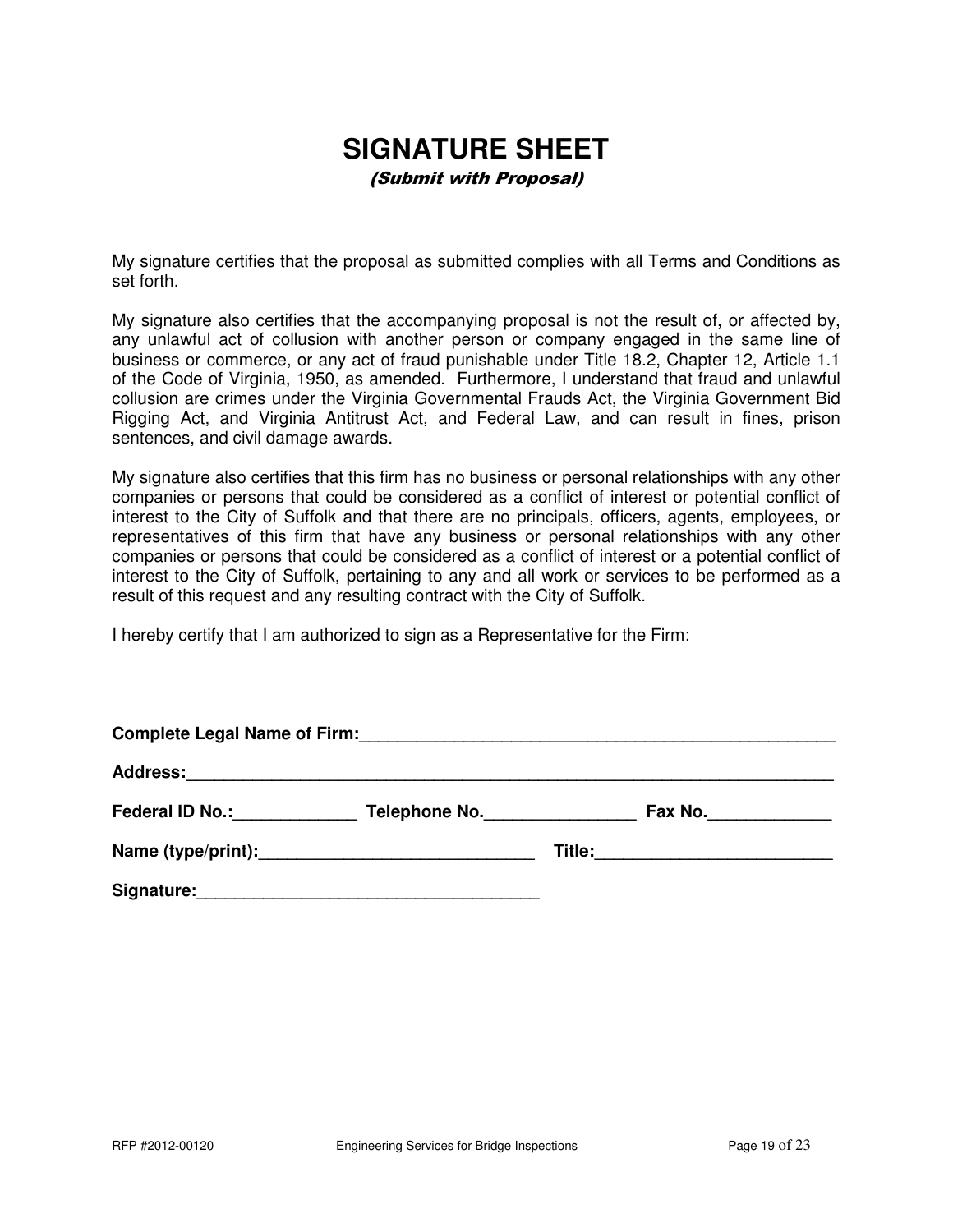# **PROPRIETARY/CONFIDENTIAL INFORMATION IDENTIFICATION (RFP #2012-00120**

Name of Firm/Offeror:  $\blacksquare$ 

Trade secrets or proprietary information submitted by an offeror shall not be subject to public disclosure under the Virginia Freedom of Information Act; however, the offeror must invoke the protections of §2.2-4342F of the Code of Virginia, in writing, either before or at the time the data or other material is submitted. The written notice must specifically identify the data or materials to be protected, including the section of the proposal in which it is contained, as well as the page number(s), and state the reasons why protection is necessary. The proprietary or trade secret material submitted must be identified by some distinct method such as highlighting or underlining and must indicate only the specific words, figures, or paragraphs that constitute a trade secret or proprietary information. In addition, a summary of proprietary information provided shall be submitted on this form. The designation of an entire proposal document, line item prices, and/or total proposal prices as proprietary or trade secrets is not acceptable. If, after being given reasonable time, the offeror refuses to withdraw such a classification designation, the proposal will be rejected.

| SECTION/TITLE | PAGE NUMBER(S) | REASON(S)<br>DISCLOSURE | <b>FOR</b> | <b>WITHHOLDING</b> | <b>FROM</b> |
|---------------|----------------|-------------------------|------------|--------------------|-------------|
|               |                |                         |            |                    |             |
|               |                |                         |            |                    |             |
|               |                |                         |            |                    |             |
|               |                |                         |            |                    |             |
|               |                |                         |            |                    |             |
|               |                |                         |            |                    |             |
|               |                |                         |            |                    |             |
|               |                |                         |            |                    |             |
|               |                |                         |            |                    |             |
|               |                |                         |            |                    |             |
|               |                |                         |            |                    |             |
|               |                |                         |            |                    |             |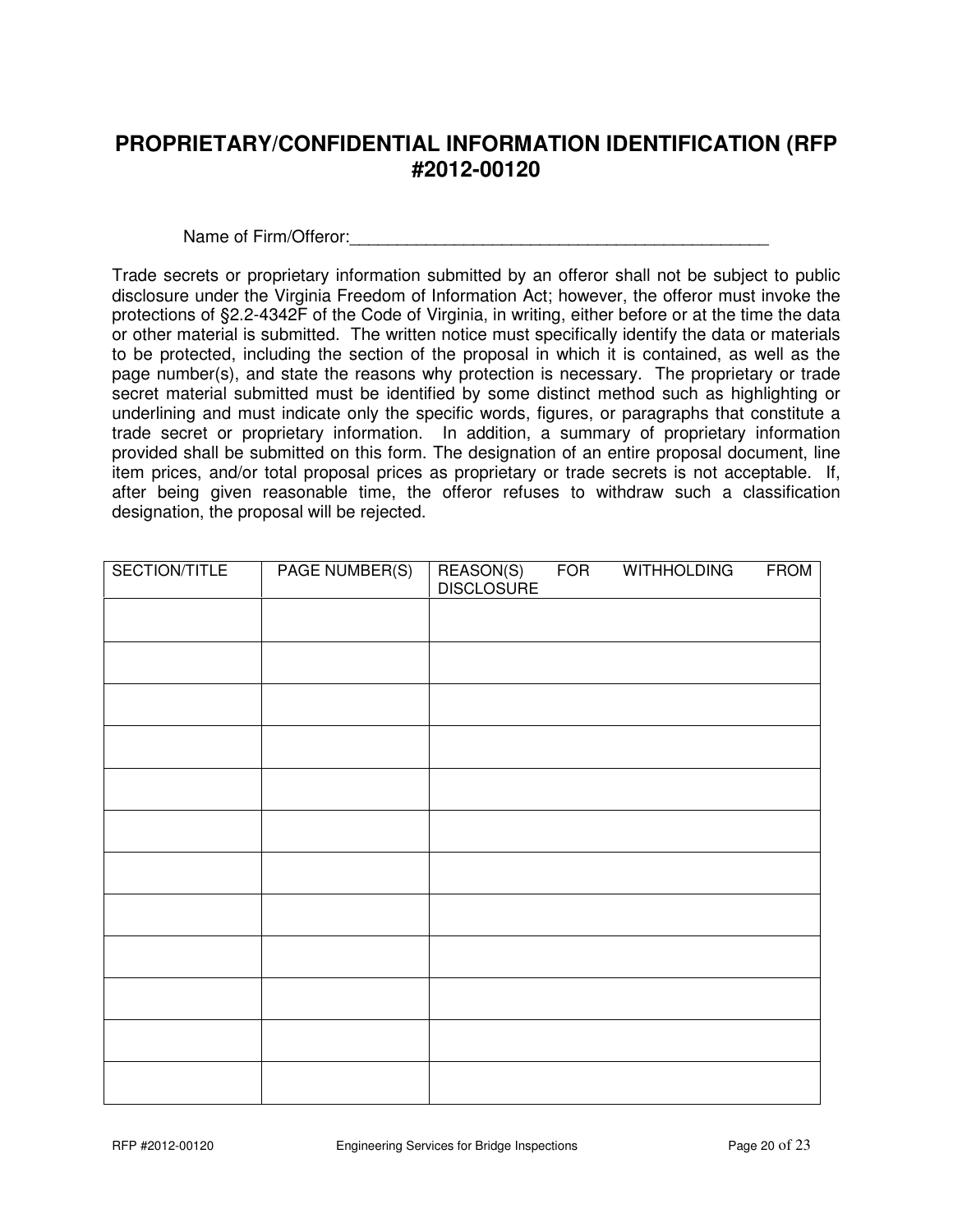# **EXCEPTIONS TO RFP** (RFP #2012-00120

Unless stated in this portion of the proposal, all offerors will be considered to have accepted all the terms of the Request for Proposal (RFP), including all musts, shalls, and shoulds, and any amendments as issued, without exception.

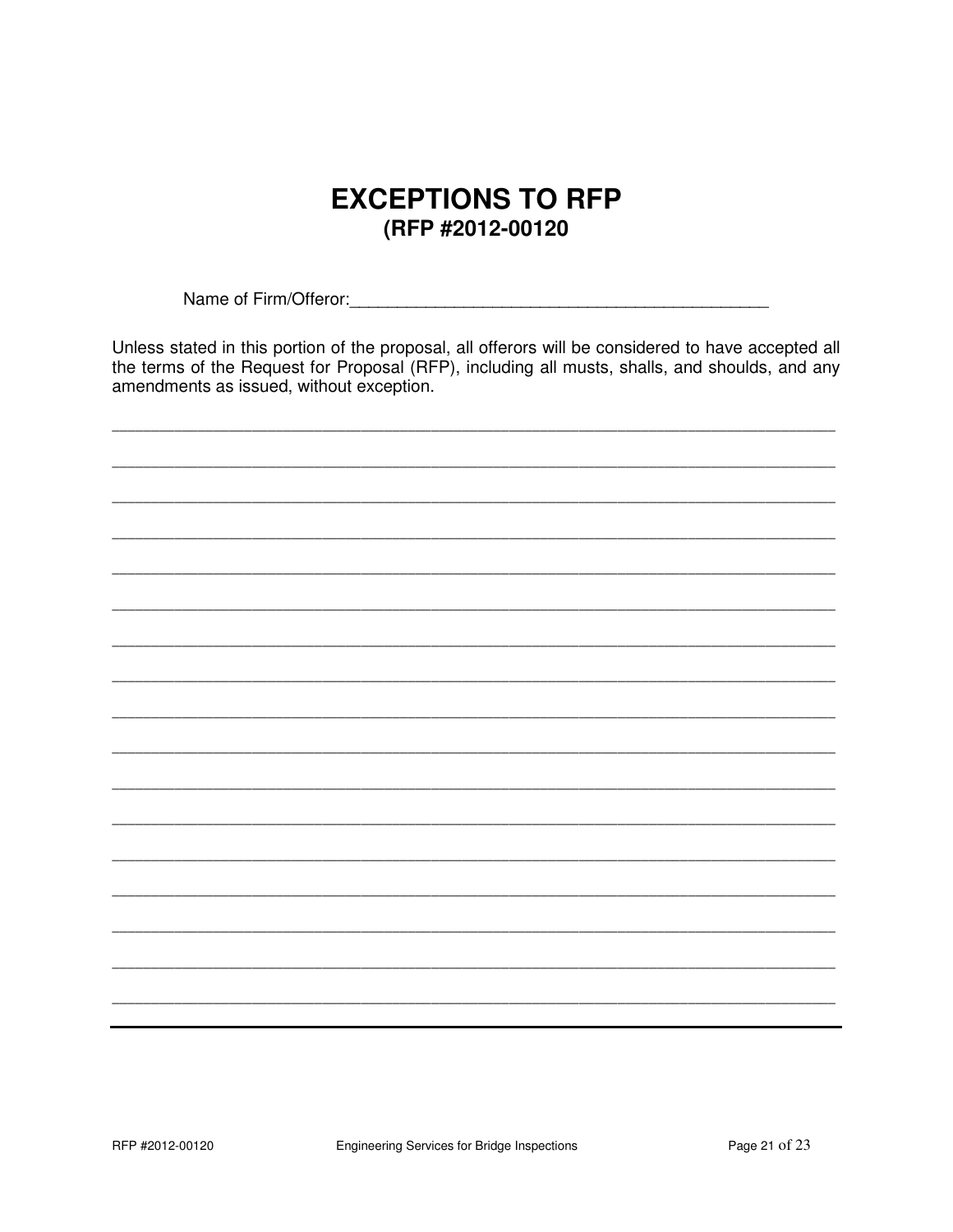#### **ANTICOLLUSION/NONDISCRIMINATION/DRUG FREE WORKPLACE CLAUSES**

#### **ANTICOLLUSION CLAUSE:**

IN THE PREPARATION AND SUBMISSION OF THIS BID, SAID BIDDER DID NOT EITHER DIRECTLY OR INDIRECTLY ENTER INTO ANY COMBINATION OR ARRANGEMENT WITH ANY PERSON, FIRM OR CORPORATION, OR ENTER INTO ANY AGREEMENT, PARTICIPATE IN ANY COLLUSION, OR OTHERWISE TAKE ANY ACTION IN THE RESTRAINT OF FREE, COMPETITIVE BIDDING IN VIOLATION OF THE SHERMAN ACT (15 U.S.C. SECTION 1), SECTIONS 59.1-9.1 THROUGH 59.1- 9.17 OR SECTIONS 59.1-68.6 THROUGH 59.1-68.8 OF THE CODE OF VIRGINIA.

THE UNDERSIGNED BIDDER HEREBY CERTIFIES THAT THIS AGREEMENT, OR ANY CLAIMS RESULTING THEREFROM, IS NOT THE RESULT OF, OR AFFECTED BY, ANY ACT OF COLLUSION WITH, OR ANY ACT OF, ANOTHER PERSON OR PERSONS, FIRM OR CORPORATION ENGAGED IN THE SAME LINE OF BUSINESS OR COMMERCE; AND, THAT NO PERSON ACTING FOR, OR EMPLOYED BY, THE CITY OF SUFFOLK HAS AN INTEREST IN, OR IS CONCERNED WITH, THIS BID; AND, THAT NO PERSON OR PERSONS, FIRM OR CORPORATION OTHER THAN THE UNDERSIGNED, HAVE, OR ARE, INTERESTED IN THIS BID.

#### **DRUG-FREE WORKPLACE:**

DURING THE PERFORMANCE OF THIS CONTRACT, THE CONTRACTOR AGREES TO (I) PROVIDE A DRUG-FREE WORKPLACE FOR THE CONTRACTOR'S EMPLOYEES; (II) POST IN CONSPICUOUS PLACES, AVAILABLE TO EMPLOYEES AND APPLICANTS FOR EMPLOYMENT, A STATEMENT NOTIFYING EMPLOYEES THAT THE UNLAWFUL MANUFACTURE, SALE, DISTRIBUTION, DISPENSATION, POSSESSION, OR USE OF A CONTROLLED SUBSTANCE OR MARIJUANA IS PROHIBITED IN THE CONTRACTOR'S WORKPLACE AND SPECIFYING THE ACTIONS THAT WILL BE TAKEN AGAINST EMPLOYEES FOR VIOLATIONS OF SUCH PROHIBITION; (III) STATE IN ALL SOLICITATIONS OR ADVERTISEMENTS FOR EMPLOYEES PLACED BY OR ON BEHALF OF THE CONTRACTOR THAT THE CONTRACTOR MAINTAINS A DRUG-FREE WORKPLACE; AND (IV) INCLUDE THE PROVISIONS OF THE FOREGOING SECTIONS I, II, AND III IN EVERY SUBCONTRACT OR PURCHASE ORDER OF OVER \$10,000, SO THAT THE PROVISIONS WILL BE BINDING UPON EACH SUBCONTRACTOR OR VENDOR.

FOR THE PURPOSE OF THIS SECTION, "DRUG-FREE WORKPLACE" MEANS A SITE FOR THE PERFORMANCE OR WORK DONE IN CONNECTION WITH A SPECIFIC CONTRACT AWARDED TO A CONTRACTOR IN ACCORDANCE WITH THIS CHAPTER, THE EMPLOYEES OF WHOM ARE PROHIBITED FROM ENGAGING IN THE UNLAWFUL MANUFACTURE, SALE, DISTRIBUTION, DISPENSATION, POSSESSION OR USE OF ANY CONTROLLED SUBSTANCE OR MARIJUANA DURING THE PERFORMANCE OF THE CONTRACT.

#### **NONDISCRIMINATION CLAUSE:**

- 1. EMPLOYMENT DISCRIMINATION BY BIDDER SHALL BE PROHIBITED.
	- 2. DURING THE PERFORMANCE OF THIS CONTRACT, THE SUCCESSFUL BIDDER SHALL AGREE AS FOLLOWS:
		- THE BIDDER, WILL NOT DISCRIMINATE AGAINST ANY EMPLOYEE OR APPLICANT FOR EMPLOYMENT BECAUSE OF RACE, RELIGION, COLOR, SEX, NATIONAL ORIGIN, AGE, DISABILITY, OR ANY OTHER BASIS PROHIBITED BY STATE LAW RELATING TO DISCRIMINATION IN EMPLOYMENT, EXCEPT WHERE THERE IS A BONA FIDE OCCUPATIONAL QUALIFICATION/CONSIDERATION REASONABLY NECESSARY TO THE NORMAL OPERATION OF THE BIDDER. THE BIDDER AGREES TO POST IN CONSPICUOUS PLACES, AVAILABLE TO EMPLOYEES AND APPLICANTS FOR EMPLOYMENT, NOTICES SETTING FORTH THE PROVISIONS OF THIS NONDISCRIMINATION CLAUSE.
		- B. THE BIDDER, IN ALL SOLICITATIONS OR ADVERTISEMENTS FOR EMPLOYEES PLACED ON BEHALF OF THE BIDDER, WILL STATE THAT SUCH BIDDER IS AN EQUAL OPPORTUNITY EMPLOYER.
		- **C.** NOTICES, ADVERTISEMENTS, AND SOLICITATIONS PLACED IN ACCORDANCE WITH FEDERAL LAW, RULE OR REGULATION SHALL BE DEEMED SUFFICIENT FOR THE PURPOSE OF MEETING THE REQUIREMENTS OF THIS SECTION.
		- D. BIDDER WILL INCLUDE THE PROVISIONS OF THE FOREGOING SECTIONS A, B, AND C IN EVERY SUBCONTRACT OR PURCHASE ORDER OF OVER \$10,000, SO THAT THE PROVISIONS WILL BE BINDING UPON EACH SUBCONTRACTOR OR VENDOR.

| Name and Address of Bidder:                                                                                                         | Date:                                                                                             |  |  |
|-------------------------------------------------------------------------------------------------------------------------------------|---------------------------------------------------------------------------------------------------|--|--|
|                                                                                                                                     | By:                                                                                               |  |  |
|                                                                                                                                     | Signature In Ink                                                                                  |  |  |
|                                                                                                                                     |                                                                                                   |  |  |
|                                                                                                                                     | <b>Printed Name</b>                                                                               |  |  |
| Telephone Number: (                                                                                                                 |                                                                                                   |  |  |
| Fax Phone Number: (                                                                                                                 | Title                                                                                             |  |  |
| FIN/SSN#:                                                                                                                           |                                                                                                   |  |  |
| Is your firm a "minority" business?<br>Yes No<br>African American<br>Hispanic American<br>American Indian<br>Other; Please Explain: | If yes, please indicate the "minority" classification below:<br>Eskimo<br>Asian American<br>Aleut |  |  |
| Is your firm Woman Owned?<br>Yes<br>No                                                                                              | Is your firm a Small Business?<br>No<br>Yes                                                       |  |  |